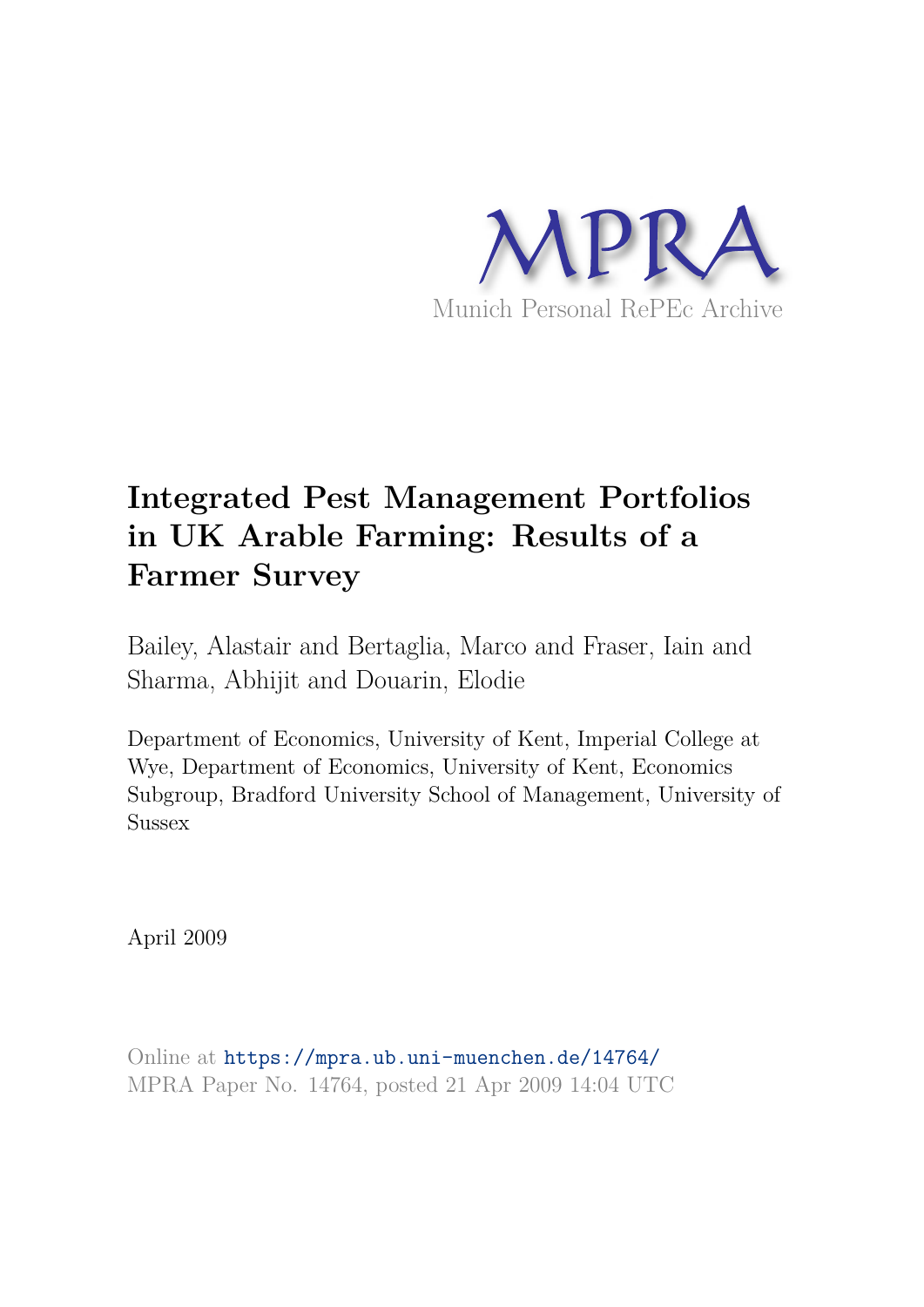#### **Integrated Pest Management Portfolios in UK Arable Farming: Results of a Farmer Survey**

#### **Alastair S. Bailey<sup>1</sup> , Marco Bertaglia<sup>2</sup> , Iain M. Fraser<sup>1</sup> , Abhijit Sharma<sup>3</sup>and Elodie Douarin<sup>1</sup>**

#### **1 - Applied Economics and Business Management Department of Economics University of Kent Wye Campus**

#### **2 – Imperial College At Wye, Wye**

**and** 

#### **3 - School of Management Bradford University Bradford**

**April 2009** 

**Address for Correspondence:**  Alastair Bailey Department of Economics University of Kent Wye Campus Wye Kent, TN25 5AH

Email: A.Bailey@kent.ac.uk

**Acknowledgements:** The authors acknowledge the financial support provided by the Rural Economy and Land Use Grant (RES-224-25-0093)**.** We would also like to thank the farmers who participated in the pilot study as well as Rothamsted Research for granting us access to these farmers and to all respondents of the main survey itself. We also acknowledge the help of the HGCA for allowing us the use of their mailing database to undertake the main survey.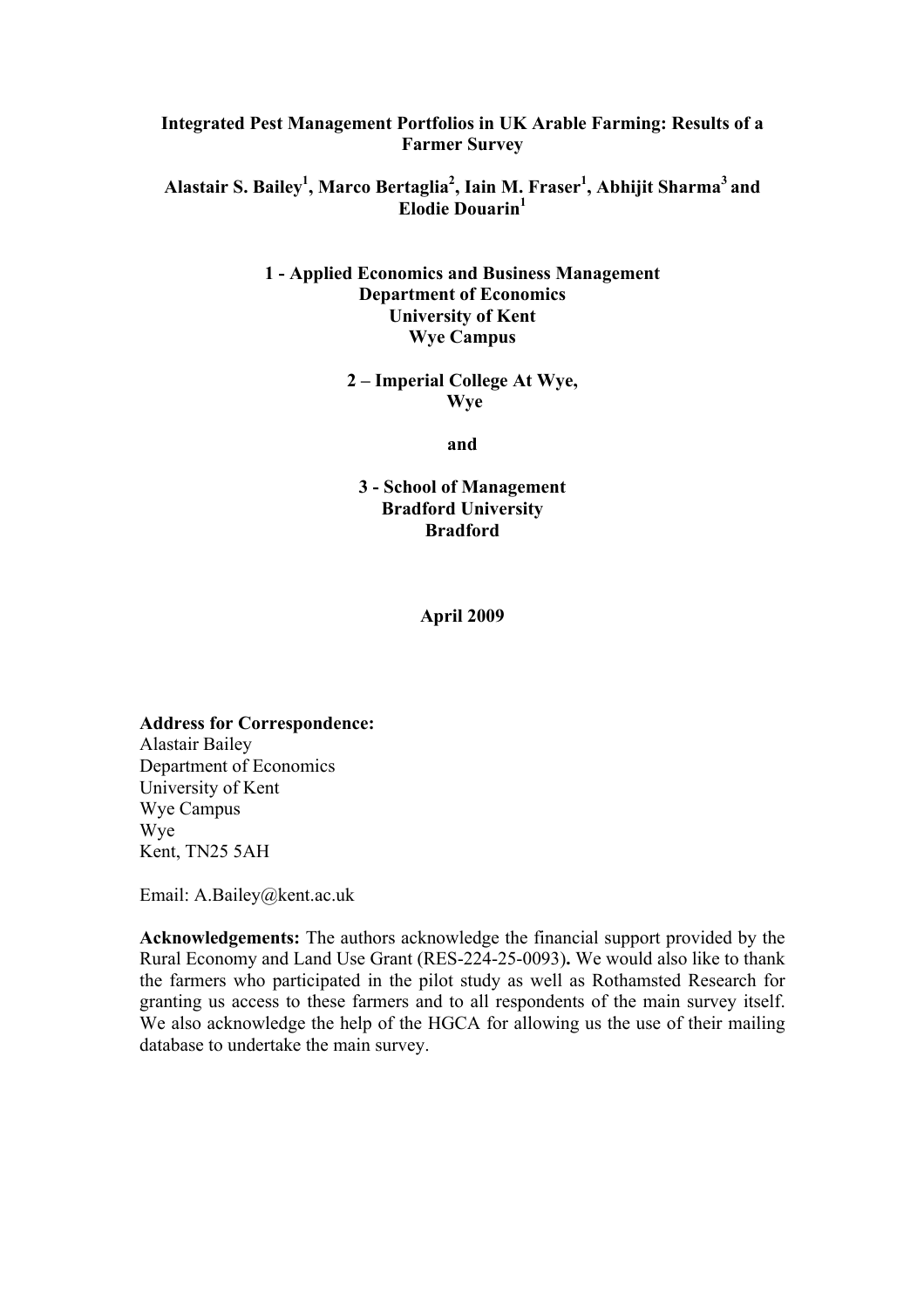#### **Integrated Pest Management Portfolios in UK Arable Farming: Results of a farmer survey**

#### **Abstract**

BACKGROUND. Farmers are faced with a wide range of pest management (PM) options which can be adopted in isolation or alongside complement or substitute strategies. This paper presents the results of a survey of UK cereal producers focusing on the character and diversity of PM strategies currently used by, or available to, farmers. In addition, the survey asked various questions pertaining to agricultural policy participation, attitude toward environmental issues, sources of PM advice and information and the important characteristics of PM technologies.

RESULTS. The results indicate that many farmers do make use of a suite of PM techniques and that their choice of integrated PM (IPM) portfolio appears to be jointly dictated by farm characteristics and Government policy. Results also indicate that portfolio choice does affect the number of subsequent insecticide applications per crop.

CONCLUSIONS. These results help to identify the type of IPM portfolios considered adoptable by farmers and highlight the importance of substitution in IPM portfolios. As such, these results will help to direct R&D effort toward the realisation of more sustainable PM approaches and aid the identification of potential portfolio adopters. These findings highlight the opportunity a revised agri-environmental policy design could generate in terms of by enhancing coherent IPM portfolio adoption.

**Key Words:** Pest management, pesticide alternatives, technology and portfolio approaches.

#### **1. INTRODUCTION**

The aim of the work described in this paper is to first assess the current commercial adoption of a range of alternative pest management techniques in UK arable agriculture. Secondly, to investigate whether these techniques, if used, are employed in IPM portfolios or in isolation and if portfolios exist, to discover the range of portfolio approaches adopted. Here, the objective is to discover which techniques combine to form IPM portfolios so that further scientific effort can address portfolio interactions among techniques and so to improve the impact of further science funding. The work also addresses economic drivers for, and other determinants of, commercial IPM adoption and considers the potential for IPM to produce gains in terms of pesticide use reductions on farms.

Pest management scientists have long realised that ecological approaches to pest management are necessary to ensure the sustainability of food supplies, the natural environment and other natural resource systems (see Kogan<sup>1</sup> for a review of the history and drivers of modern IPM approaches). Some scientists argue that reliance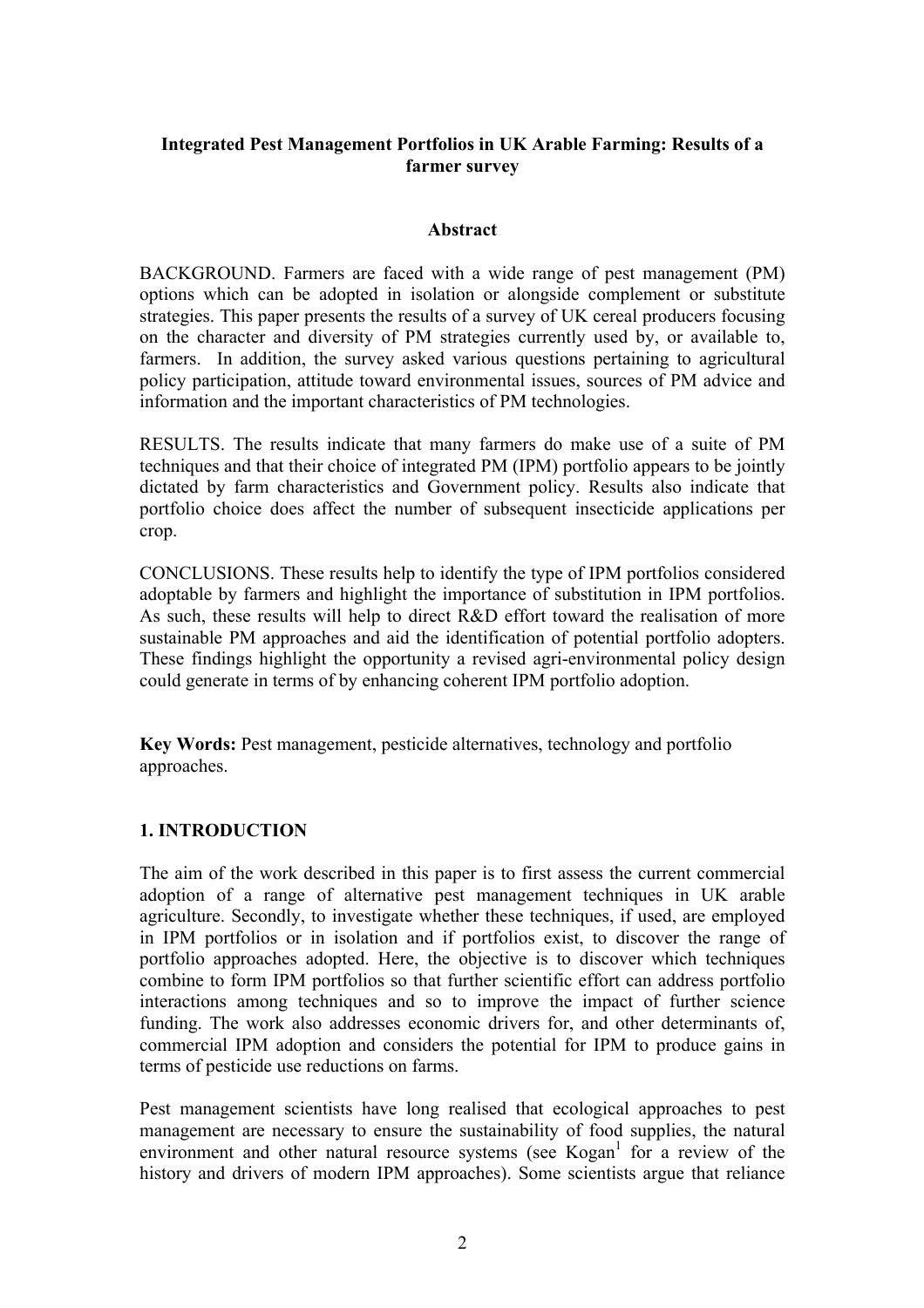upon chemical pesticide toxicants produces an extreme form of ecological disturbance which enhances system imbalances, resurgence occurrences and may see reduced efficacy in the longer run (Trumper and Holt<sup>2</sup>, Lewis *et al*<sup>3</sup>, Thomas<sup>4</sup>). Others argue that pesticide resistance is an inevitable consequence of an over-reliance on the pesticide approach (Devonshire *et al*<sup>5</sup>, McCaffery<sup>6</sup>, Bata<sup>7</sup> and Hoy<sup>8</sup>) and that increased registration requirements ensure that new chemical products and modes of action will become prohibitively expensive to deliver (Chandler *et*  $a l^9$ ). Chandler *et al*9 argue that the problem of pesticide scarcity is already emerging in the case of minority specialist crops in both Europe and the US. Both of these schools of thought argue that farmers cannot expect to rely on toxicant pest control technology in the long-run and that there may be a strong argument that this technology, at least when used alone, has already run its course.

Bio-control might be an attractive alternative and much research has been done on a range of options including the introductions of beneficial organisms, conservation biocontrol, sterile release strategies and pheromone induced behavioural management approaches (Waage and Mills<sup>10</sup>). However, in isolation, their efficacy to cost ratios appear less attractive than that of chemical control. Both Thomas<sup>4</sup> and Lewis *et al*<sup>3</sup> caution against the search for 'silver bullets' and suggest that combined, or integrated, systems approaches are required while Stiling and Cornelissen<sup>11</sup> find that efficacy improves with an increased number of bio-control options. The notion of Integrated Pest Management (IPM) has become a dominant paradigm in minority crop or high value systems in order to cope with pesticide resistance problems or zero pesticide residue tolerance at the marketing stage. However, the viability of IPM in arable systems will likely require farmers to consider the effect of pesticide use on biocontrol mechanisms, future pest events and the erosion of pesticide efficacy (Thomas<sup>4</sup>). As Chandler *et al*<sup> $\delta$ </sup> point out, chemical pesticides should be treated as a precious resource, subject to erosion by biological resistance and under attack from regulatory processes<sup>i</sup>, which need to be managed through sparing use. Biological and cultural alternatives have a role to play here. However, pesticide resistance, and possibly bio-control performance, is affected by the collective action of all farmers. Individually each farmer cannot hope to capture all of, or to exclude others from, the benefits (or costs) of their own actions to preserve (or over exploit) pesticide effectiveness. As such, individual farmers incentives to change their practices will be blunted.

IPM portfolios will include a number of PM methods that may be complements to each other, or substitute for each other. Here, complementarity between techniques would result in an increased efficacy of each pest control technique. PM techniques might complement each other by enhancing control at specific sites; across space, either from field margin to field centre or from ground level to crop canopy; or across time, from early to late season activity, when used in combination. Stiling and Cornelissen<sup>11</sup> and Holland and Oakley<sup>12</sup> both discuss empirical research which has found some support for this functional relationship between techniques. Furthermore, the use of techniques which can substitute for one another<sup>ii</sup>, by building in resilience

 $\overline{\phantom{a}}$ 

<sup>&</sup>lt;sup>i</sup> These may also take the form of informal regulation enforced via sales contracts instigated by retailers or other actors further up the food supply chain as well as via the action of the Pesticide Safety Directorate in the UK and the EU under directive 91(414).

ii Functional substitutes are often, rather derogatively, referred to as functional redundance in the applied ecological literature.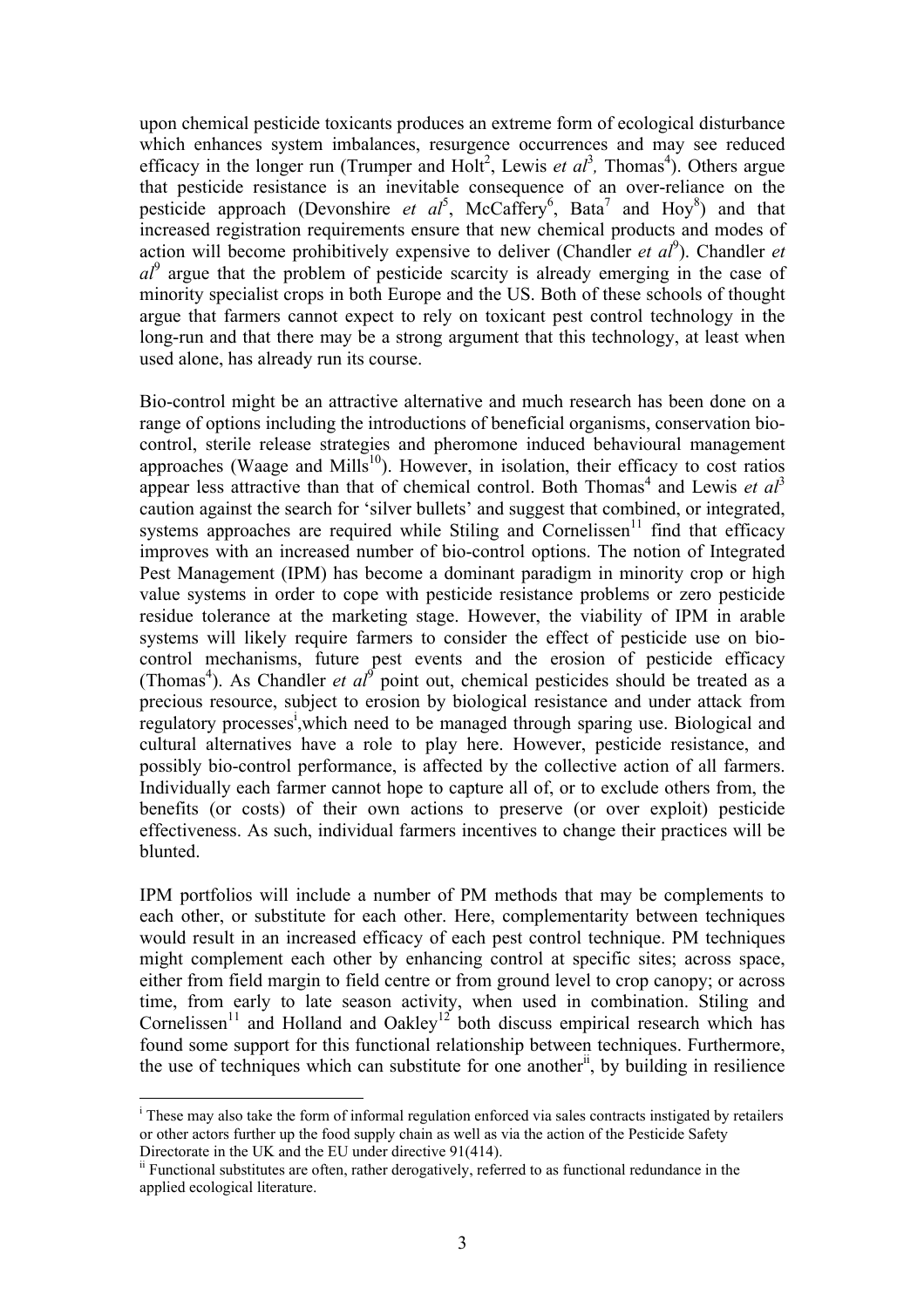into systems, could prove highly effective at controlling the variance of the pest control function (Fonseca and Ganade<sup>13</sup>). Griffiths *et al*<sup>14</sup> also argue that it is important to consider the way in which IPM efficacy changes as IPM adoption increases in scale beyond the single farm and toward the wider landscape of neighbouring farms. Therefore, the evaluation of PM technologies needs to be considered at both a portfolio level and at a range of adoption scales.

Despite the potential for pesticide use to reduce the effectiveness of alternative pest management strategies Holland and Oakley<sup>12</sup> argue that these chemicals will remain an important component of the pest management tool kit. However, they recognise that lower doses may well be required to ensure that various technologies are not antagonistic. Despite the realisation of the fact that certain types of pest management strategies can be beneficial, if practiced in particular ways, very little is know about the actual portfolio of techniques currently adopted on farms. Lohr and Park<sup>15</sup> considered how the mix of PM technologies adopted by organic apple farmers in the US is influenced by various farm specific characteristics, but this is a rare example reported in the literature to date.

This paper reports the findings of a survey of UK cereal producers, concentrating on the adoptions of pest management techniques on commercial farms. Farmers were asked a series of questions aimed to discover what 'attributes' of PM technologies they considered as desirable and their attitudes and preferences toward pest management techniques. They were asked about the number and type of pest management techniques they currently use, have trialled but no longer use, or might use in future. The results allow an investigation into the range of pest management strategies used, and an assessment of which techniques combine to form IPM systems within a commercial farming context. Thus, unlike much of the existing literature on pest management and pesticide use, the work reported here is less concerned about the adoption of a new technology *per se* but rather the mix of technologies adopted in an effort to control pests in cereal crops.

The structure of this paper is as follows. An overview of the current important agricultural policy influences on the use and adoption of land use and farm practices for pest management in arable systems is given (Section 2). The development of the survey instrument is discussed (Section 3) and the sample characteristics and the key variables collected are described (Section 4). The results are analysed and conclusions are drawn in the final sections.

#### **2. PEST MANAGEMENT AND AGRICULTURAL POLICY**

If well targeted, both agricultural and agri-envionmental policy (AEP) can give rise to landscapes that support a large number of arthropods including pests and their natural enemies. Holland and Oakley<sup>12</sup> note that well-managed hedgerows which include substantial shrubby components plus a two metre floristically diverse hedge-base and beetle banks, all of which are promoted within AEP, provide the best potential habitat for enhanced populations of beneficial insects. AEP could play a key role in the IPM adoption process. As Cowen and Gunby<sup>16</sup> point out, in the competition between technologies which perform similar roles, the choices made by early innovative producers will likely influence the technology adoption decisions of those who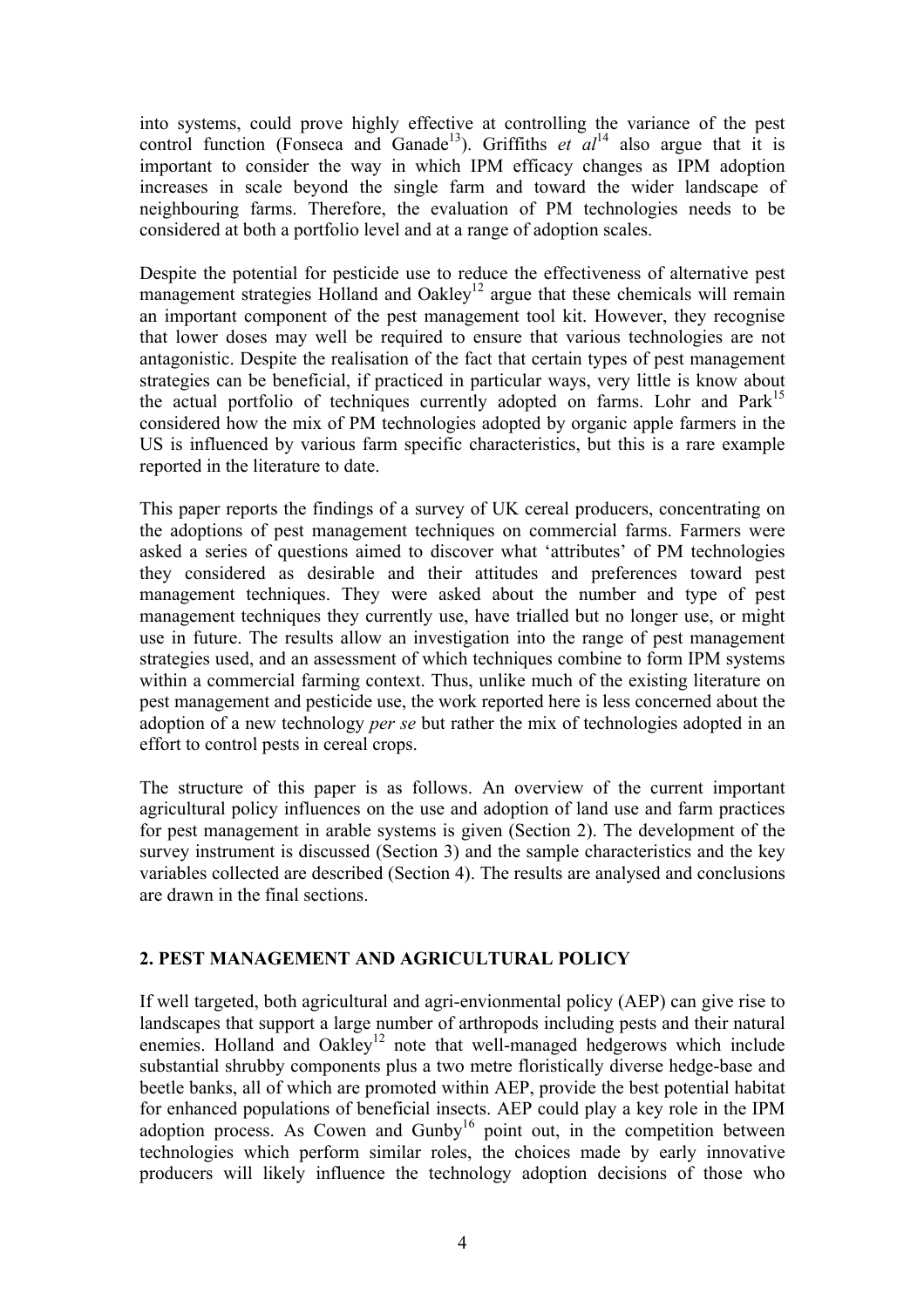follow. This is especially so if the technologies involved exhibit increasing returns to scale. These scale economies could stem from 'learning by doing', falling information costs, scale economies in product manufacture and scale effects in the pest control process itself. If so then the 'first' technology to be adopted (in this case chemical control) will likely become cheaper and more effective to use for both current and new adopters, even if the alternative (IPM) is potentially superior. Subsequently, technology choice will likely be 'path dependant' and chemical control may remain 'locked-in' simply because it generates more benefit to the user than the alternative could at its' current scale of adoption. AEP may then help to improve the financial return of IPM to farmers if a sufficient scale of IPM land use adoption can be primed in by financial policy incentives<sup>iii</sup>.

Currently, there are a number of strong agricultural policy drivers for farmers to adopt a range of different PM strategies, both consciously and unconsciously. The Environmental Stewardship (ES) scheme was introduced in England in 2005 following the closure of the Countryside Stewardship Scheme (CSS) to new applicants. The ES is composed of Entry Level Stewardship scheme (ELS), Organic Entry Level Stewardship scheme (OELS) and the Higher Level Stewardship scheme (HLS). Parallel programmes exist for Wales, Scotland and Northern Ireland managed by the devolved administrations.

ELS and OELS are highly relevant and can potentially influence PM. The ELS scheme is open to all land managers in England. Applicants select a number of environmental commitments each of which earn a prescribed number of points toward a threshold of 30 points per hectare which guarantees entry. ELS contracts are initially for 5 years extendable to 10 years. Currently, the ELS payment is set at £30/ha per annum. For the organic sector, the OELS is very similar in terms of how it operates albeit with slightly modified objectives, management options and a higher payment rate of £60/ha per annum.

The Voluntary Initiative (VI) on pesticides was introduced to bring about best practice in pesticide use by initiating research, training, communication and stewardship<sup>17</sup>. The VI introduced Crop Protection Management Plans (CPMPs), a self audit of farm level crop protection activities. CPMP considerations include the storage, handling and application of pesticides and emphasise the integration of cultural options such as crop rotations, cultivation regimes, resistant varieties and practices to promote natural predators, eg beetle banks and unsprayed field margins. CPMPs are at present estimated to cover some 1.5 million hectares in England, and 39.5% of all farms in the ELS. They attract 2 points per hectare toward the ELS threshold.

The options farmers undertake within the ELS can, to some degree, be used to see what farmers are currently doing with respect to pest management. Boatman *et al*<sup>18</sup> report that 16% of English farmers covering 3.5 million hectares participate in the various ES schemes with the highest proportion being in Eastern regions. Arable farmers are the largest group of participants both in terms of number and area and they have adopted the largest number of options in the ELS per farm. Boatman *et al<sup>18</sup>* found that the most popular options include hedge and ditch management, field corner management and 4m and 6m buffer strips on cultivated land. Those options which

 $\overline{a}$ 

iii Primary production assurance schemes and some retailer schemes may also provide farmers with incentives to adopt IPM approaches.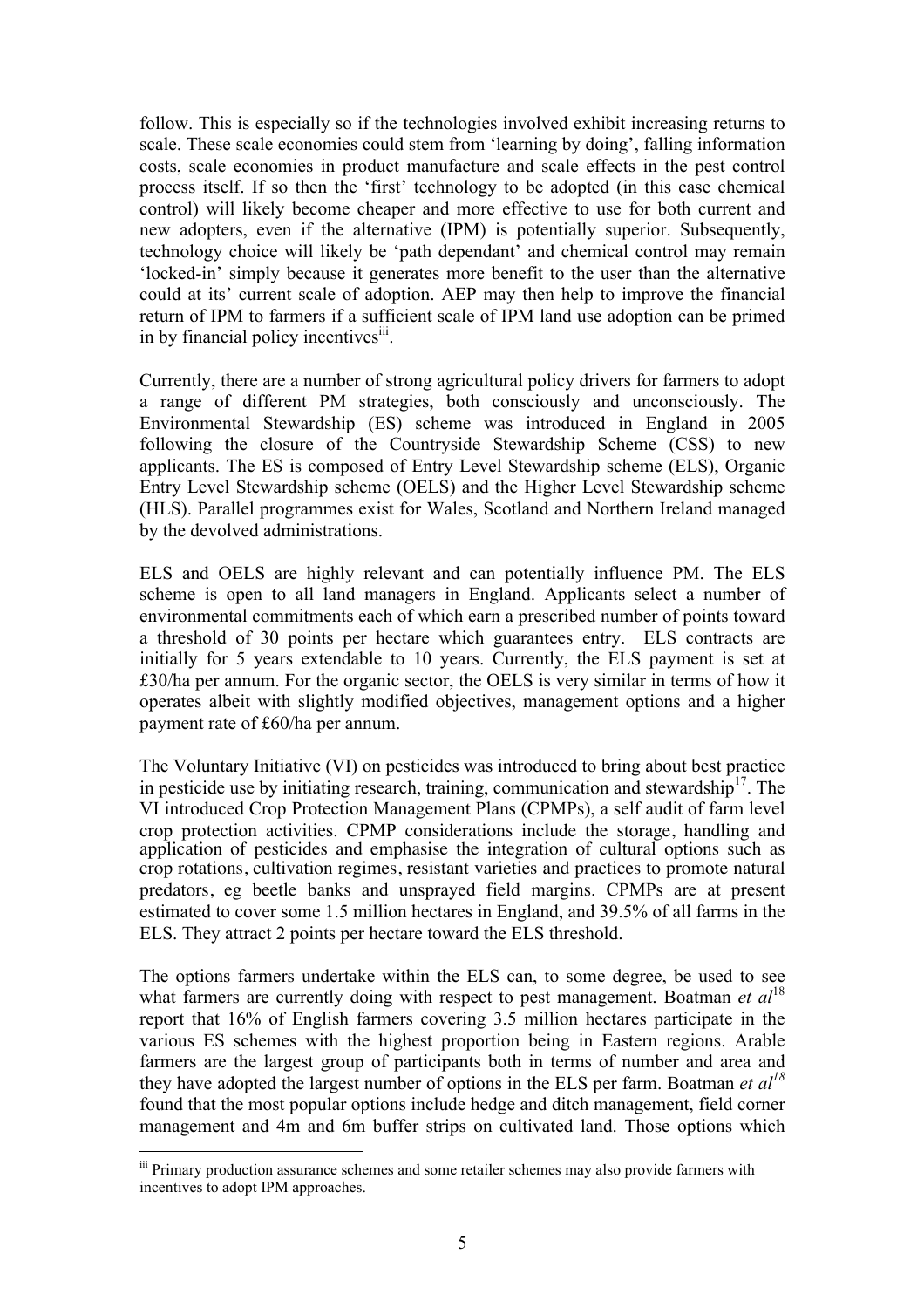proved less popular include the use of wild bird seed mix or pollen and nectar mix on set aside, beetle banks, skylark plots, conservation headlands and uncropped cultivated margins on arable land, and all options to encourage a broader range of crop types on farms. For the organic sector, some 167,000 hectares were entered into the OELS mostly in the South West. The percentage of arable farms entering the scheme is very low, although cereal farmers have enrolled the largest total area. It is also noted that very few organic farmers adopted either beetle banks or skylark plot options.

Boatman *et al*<sup>18</sup> note that the main reason given by farmers for the adoption of particular options in both the ELS and OELS was the points gained and therefore choice has been motivated by financial concerns.

Therefore, it is clear that AEP has produced real change in farm practices which could have PM implications. However, little is known about the impact of AEP on the adoption of IPM portfolio combinations or the effect of portfolio choice on pest control and chemical pesticide use. The remainder of this paper is devoted to addressing these questions with the help of a survey of commercial farmer practice.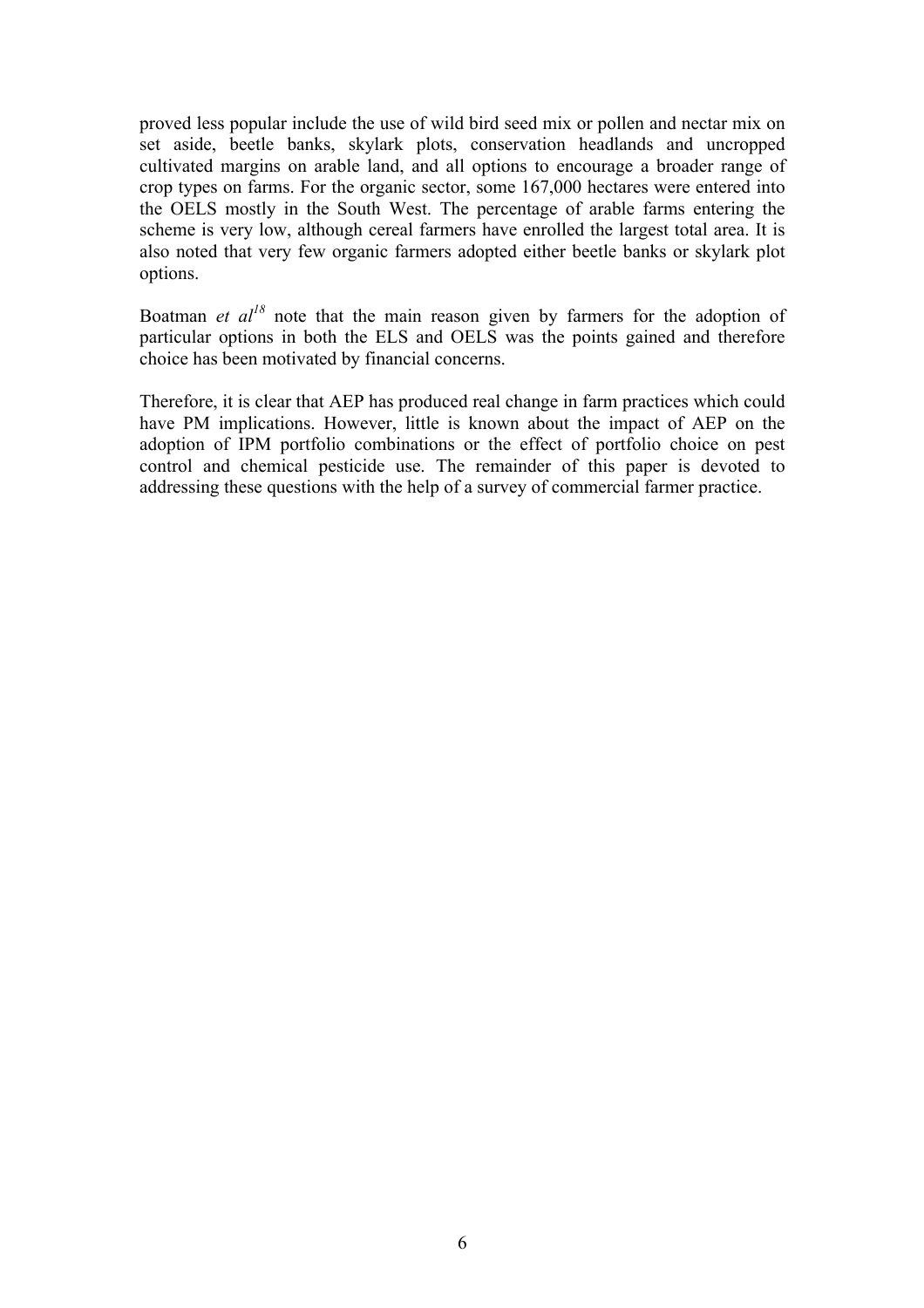#### **3. SURVEY DESIGN AND DISTRIBUTION 3.1. Survey Design**

A pilot study was employed to provide preliminary evidence regarding the adoption of a portfolio of strategies and to aid the design of the main survey instrument. It was distributed to 152 farmers and a 25% response rate was obtained. These returns helped to establish the mix of qualitative and quantitative content of the final questionnaire and to ensure that the content of the final questionnaire was grounded in a reality familiar to respondents.

#### **3.2. Survey Distribution**

In order to reach a large sample of UK cereal producers it was necessary to obtain an industry specific mailing list. This was achieved by distributing the questionnaire using the UK's Home Grown Cereals Authority newsletter mailing list. The mailing list contains the name and address of 30,000 British cereal growers. The survey instrument was sent out to 7,500 randomly selected names on the mailing list.

For reasons of cost, a single mail out strategy with no follow-up was employed. The size of the mail-out was determined by prior expectation of the likely response rate which was anticipated to be 10% based on previous survey work in this area  $(ADAS<sup>19</sup>)<sup>iv</sup>$ .

#### **3.3. Survey Returns and Response Rate**

From the 7,500 surveys distributed 645 were returned. There are likely three main reasons why the response rate was low. Firstly, it was a single mail-out survey with no follow-up or media campaign to support the survey. Secondly, a number of returns indicated that the quality of the mail-out was at times poor with no survey instrument included in the materials dispatched. Thirdly, several of the addressees to were either not, or were no longer, farmers. Therefore, the size of the return can be considered reasonable. However, following the screening of returns for non-participation, or incomplete responses, the sample fell to 571 useable observations. Overall, the total number of returns compares reasonably favourably with that of ADAS<sup>19</sup>.

#### **4. SURVEY DATA 4.1. Reliability of the Sample**

Survey respondents were asked to classify their type of farming operation. Of the 571 useable returns 39% were from arable farms, 7% from livestock and 52% from mixed farms. The average farm size was 295 hectares including an average of 177 hectares owned by the farmer. The main arable crops grown were wheat (435 growers) and barley (428 growers).

The survey returns can be benchmarked for reliability in several ways. First, following ADAS<sup>19</sup>, the proportion of respondents registered as organic can be

 $\overline{a}$ <sup>iv</sup> ADAS<sup>19</sup> employed a mail survey with reminder letters and their survey was also given publicity in the media.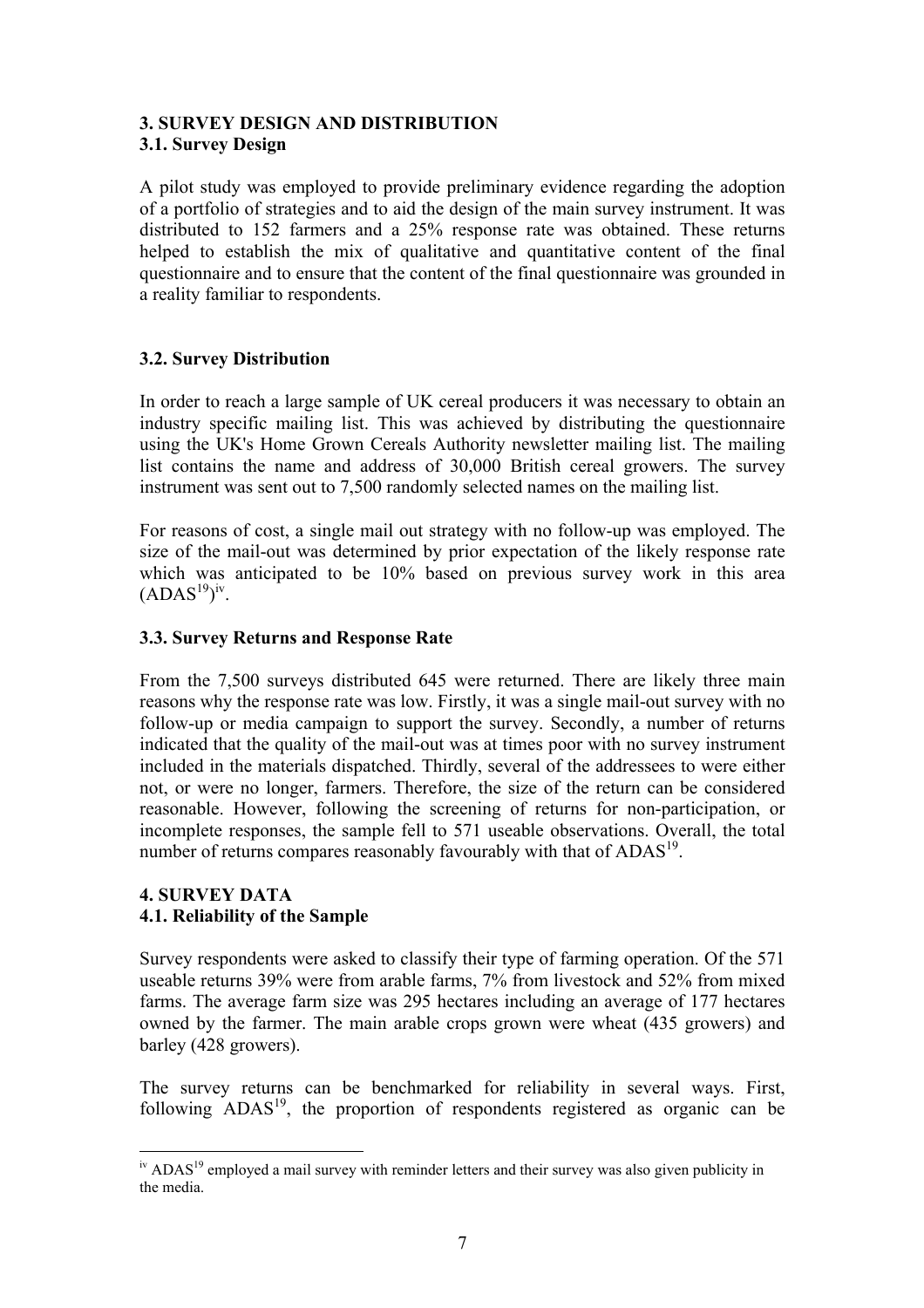considered. ADAS had 4% of their sample for cereals compared against 3.2% from Soil Association 2001 statistics. The sample used for this research can be broken down into 92.6%, conventional farms, 5.4% organic and a further 1.9% farms with both conventional and organic activity which is in keeping with the percentages reported by  $\text{ADAS}^{19}$ .

The majority, of the respondents were farm owners, 69%. Tenant farmers comprised 22% and 9% were farm managers. Less than 1% of the returns were completed by 'engaged' or consulting agronomists. Therefore, the majority of the returns were completed by those responsible for developing and implementing farming practice. With respect to the type of business operation 83% were full-time farms, 11% were part-time farms, 2% were part of large agri-businesses and 3% uncategorised. Land area devoted to production and yields can also be considered. DEFR $A^{20}$  report that the average area used to grow cereals in 2005 was 51.7 hectares but this corresponds to an average for all farm types. Data from this survey reports that the average area of wheat grown is 94 hectares and the average area of barley grown is 44 hectares. In terms of production  $DEFRA^{20}$  report that the mean yield for wheat is 8 tonnes per hectare and for barley is 5.9 tonnes per hectare. The survey respondents report a mean yield for milling wheat of 8.6 tonnes per hectare, for feed wheat of 8.8 tonnes per hectare, for malting barley of 6.7 tonnes per hectare and feed barley of 8.4 tonnes per hectare. Thus, the sample figures are once again comparable with the population statistics.

#### **4.2. Pesticide Application Advice**

Respondents were asked to identify all of their sources of insecticide application advice, allowing for multiple responses from individual farmers, and to indicate their most important source of advice. These results are summarised in Figure 1 which details the proportion of respondents ranking each source as 'most important' and the proportion of all responses using each source in total.

#### **{Approximate Position of Figure 1}**

Figure 1 shows that the majority of farmers rely upon the advice of an independent adviser/agronomist when it comes to decisions regarding the use of insecticide. These results are in keeping with the literature. The DEFRA Pesticide Usage Survey (Garthwaite *et*  $al^{21}$ ) and  $ADAS^{19}$  both confirm that most arable farmers rely on the advice of agronomists'. None of the respondents who claimed to be agronomists reported use of any additional information sources.

Very few farmers claim to consult either, decision support systems, other farmers or government bodies for pesticide use advice. When considering all of the information used by farmers, the first point worth noting is that about 41% of the sample report that they use multiple sources and that 11% of the sample consulted 3 or more advices sources when formulating their pest control programmes. Furthermore, it is clear that, while much weight is given to the advice of independent advisors or agronomists, these advisors do appear to be supported, in no small measure, by a wide range of other professionals, acquaintances and their own experience.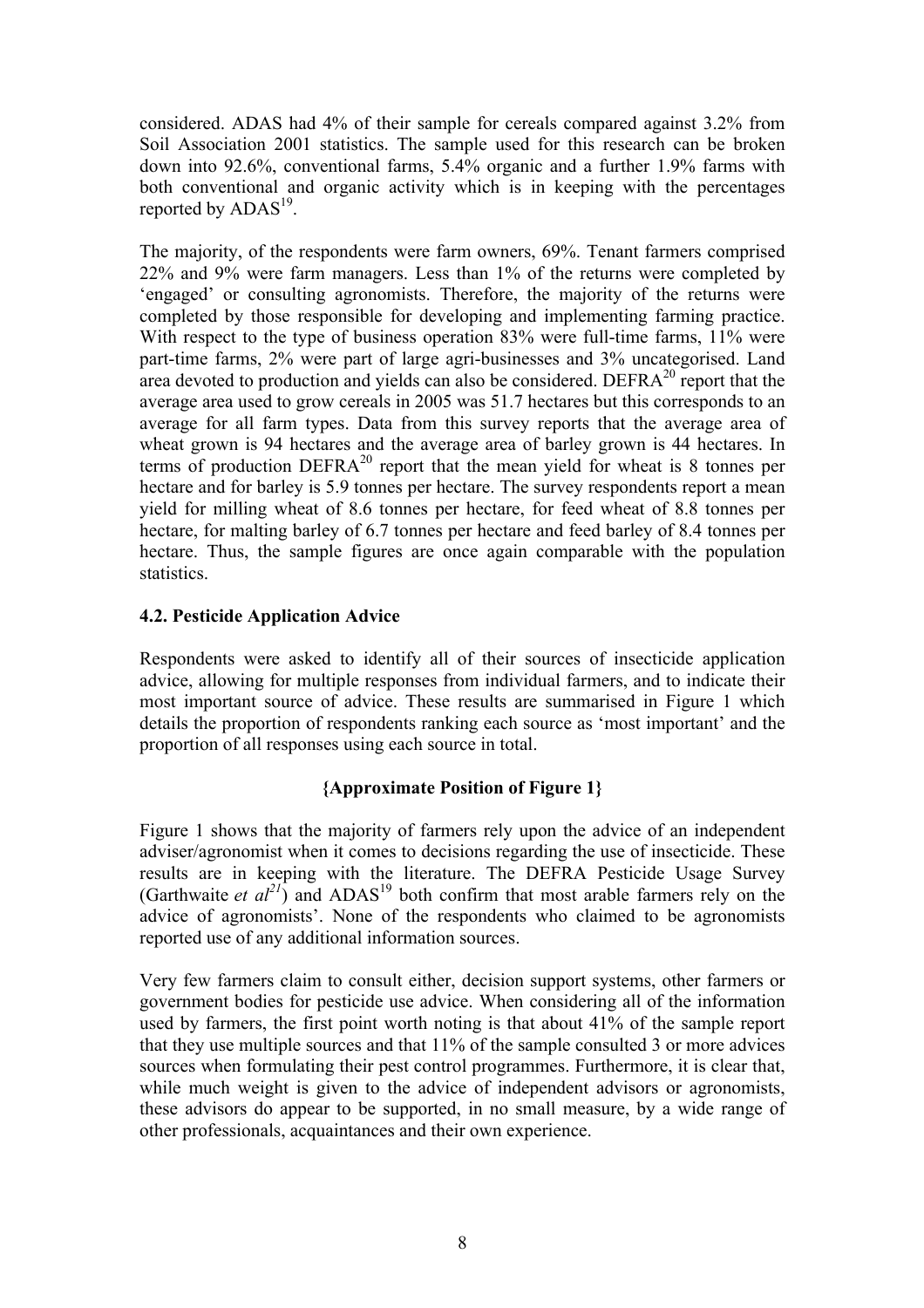#### **4.3. Attitudes Toward Pest Management Technologies**

Farmers were next asked about their attitudes toward a range of attributes of new pest management strategies. Respondents ranked the desirability (rank 1=high to 9=low) of a range of attributes that new pest management technologies could possess. The attributes chosen span the spheres of safety, environmental impact and on farm resource use. Figure 2, records the % of respondents reporting a high importance  $(\leq 5)$ and the mean importance score for each attribute.

#### **{Approximate Position of Figure 2}**

Figure 2 shows that farmers' rate "Be Effective" very highly but also consider environmental safety to be a very important attribute. These two attributes also received a very high proportion of rank 1 scores. These results bear out those previously reported by  $\triangle DAS^{19}$ . "Operator Safety" is also important with more than 60% of respondents ranking this attribute highly. Only half of the respondents were concerned with attributes regarding crop quality and simplicity of use of new technologies. Of least importance are those attributes concerning the use of on-farm resources of land, labour and machinery. This suggests that farmers may be willing to consider adopting technologies which require the diversion of land from production (beetle banks for example), or the use of labour for careful monitoring (pheromone control for example) or the understanding of complex pest-prey ecology (the introduction of parasites/predators of insect pests for example).

#### **4.4. Agricultural and Agri-environmental Policy Participation**

Given the potential for government policy to induce adoption of practices conducive to IPM an investigation of AEP participation by members of sample may shed light on adoption patterns. These results are reported in Figure 3.

#### **{Approximate Position of Figure 3}**

Figure 3 shows that of the six schemes considered, the ELS has the highest rate of participation at approximately 55% of survey respondents. By comparison, the results reported in Boatman *et al*<sup>18</sup> report that almost 20% of farmers participate in the ES generally. This finding would suggest that this survey may yield an over representation of particular pest management activities which attract a financial incentives as part of the ELS. There is also quite a division between those participating in the VI and those not.

#### **4.5. Pest Control Methods**

Respondents were asked to report the extent and mix of pest, disease and weed control technologies adopted on their farms from a prescribed list of technologies. Respondents were asked to indicate whether each technology 1. is currently used, 2. has been discontinued, 3. would not be considered or 4. may be considered for future use. The results of this question for the 17 pesticide alternative practices are reported in Figure 4.

#### **{Approximate Position of Figure 4}**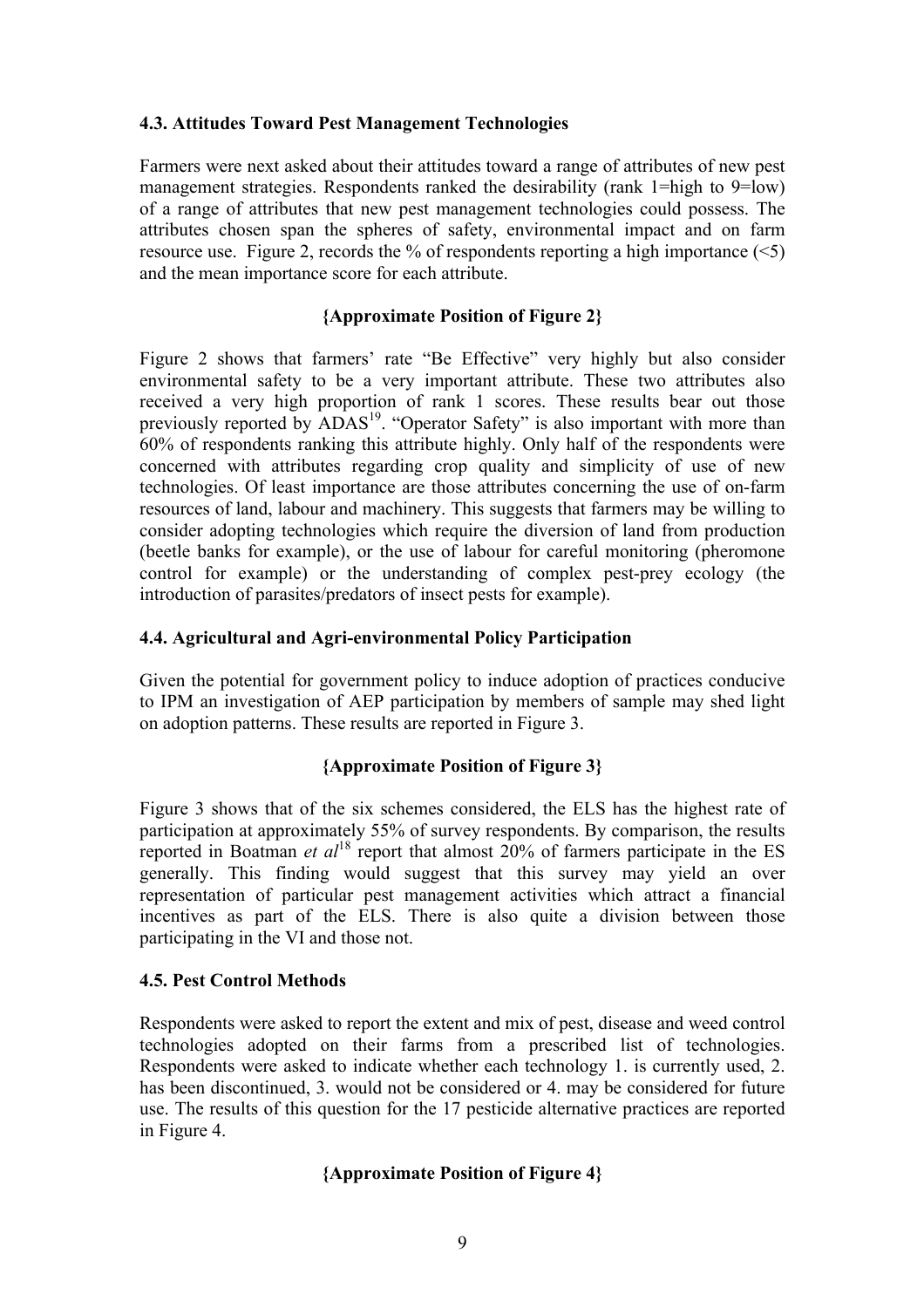The results reported in Figure 4 show a clear divide between a group of pest management practices that are widely adopted and a group that are far less prevalent. Many of these results are as would be expected *a priori*. The relatively large number of farmers using improvements in field margins and can be explained by the fact that these attract AEP initiatives and are a marginal addition to a land management practice required for receipt of the Single Farm Payment (SFP). The results of this survey indicate 53% of farmers actively choose cultivars based on resistance to the pest and disease problems they face. ADAS<sup>19</sup> estimated that 88% cereal growers claimed to be using (always or mostly) resistant varieties. However, DEFRA research, quoted in ADAS, indicates closer to 40%, so the discrepancy with the result of ADAS is likely a result of the wording of the respective questions.

Few of the technologies appear to have been discontinued following a trial phase. The highest response is 14%. This would suggest that, if farmers do trial a technique, they are highly likely to adopt it. There would appear to be some reticence to trying some of the technologies, although only for 2 technologies would more than 40% of farmers never consider adoption (mixed varieties and trap crops). As such, all of the technologies considered here have the potential to be tried, and adopted, by the majority the survey respondents.

While this raw data does suggest that farmers are using quite a wide range of technologies to protect their crops, further analysis is required to investigate the relationships between individual technologies in detail.

#### **5. DATA ANAYSIS 5.1. Pest Management Portfolios**

This section presents the results of analysis conducted to discover the mix, or portfolios, of pest management strategies adopted by farmers. Principal Component Analysis (PCA) is applied to the adoption data discussed in Section 4.5 in order to summarise that raw data into coherent aggregates or latent factors. This approach is valid in this case since there is little or no theory which can guide the specific modelling of potential complementarity, or substitution, relationships between the PM techniques considered here. In this analysis the original data used are binary variables recording the current, and likelihood of future, adoption of a technology. For each technology, the corresponding dummy takes value 1 if the technique is either currently adopted or considered for trial in the near future, and 0 otherwise. The analysis will reveal a set of latent factors, which allow the characterisation of potentially heterogeneous pest management techniques into more homogeneous aggregate approaches. By examining the techniques which appear important in each latent factor, information is gained about the types of techniques which appear to work best together, address farm specific problems or fit best within a farming system, as distinct portfolio practices.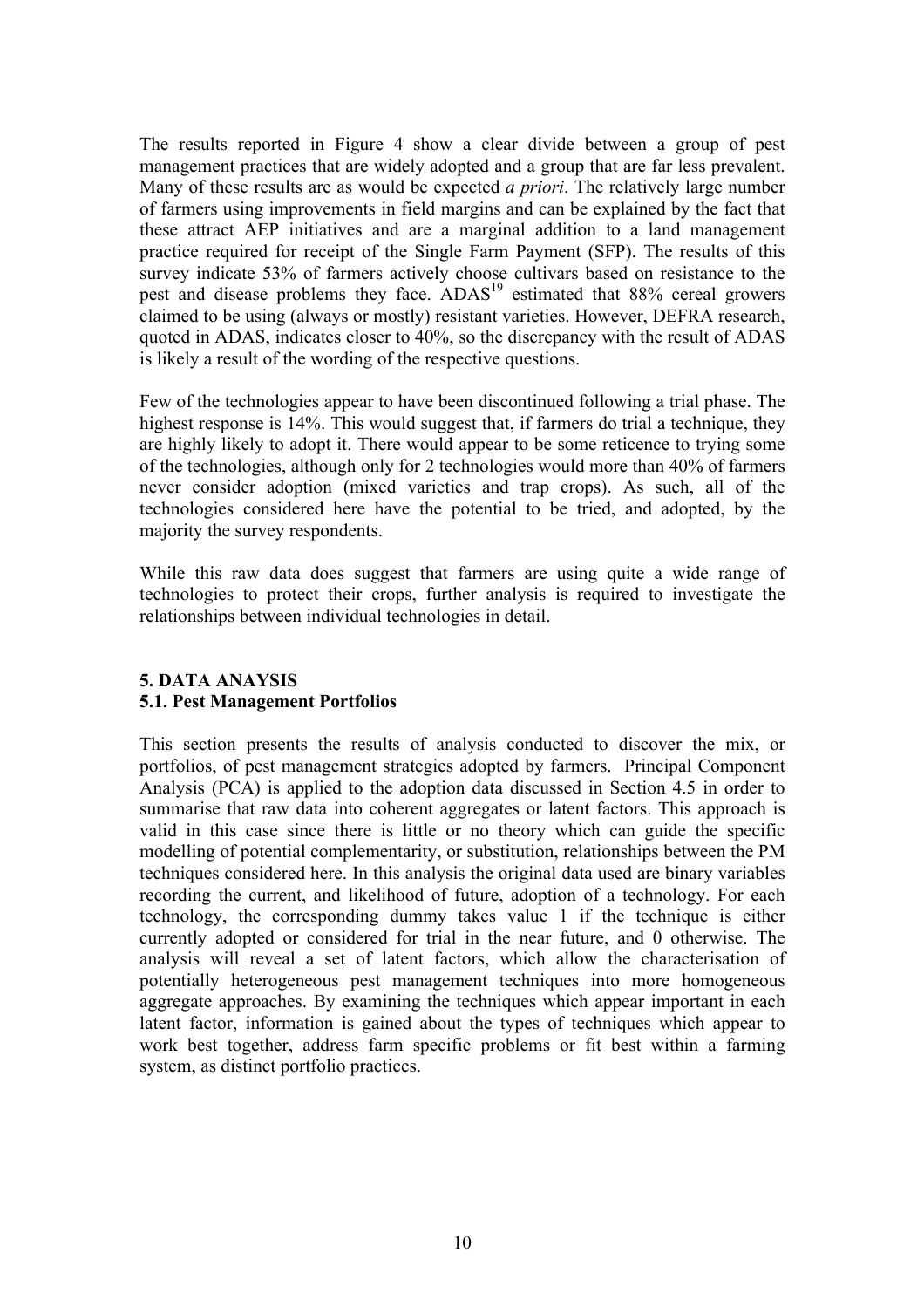Before commencing the PCA itself an examination of the variables in questions in terms of the degree of interdependence between them is performed. $v$  Both tests indicate that PCA is appropriate in the case of the adoption data used here. Next, the number of factors which best describe the data are considered. Only those factors which describe a significantly large amount of variation in the original data are retained<sup>vi</sup>. Table 1 presents the rotated factor matrix of the resulting four PM factors. Only the factor loading scores greater than of 0.36, showing important association, are reported in Table 1. Double asterisks in Table 1 are used to mark those factor loadings with values less than zero, showing clear disassociation between an individual technology and a PM factor.

#### **{Approximate Position of Table 1}**

As shown in Table 1, the data suggest that 4 factors best summarise the raw data. For each factor, or portfolio a mutually exclusive subset of the distinct pest management techniques can be identified. From this statistical association inference can be made about the types of techniques which form a separable pest management portfolio. Table 1 includes a characterisation of each of the portfolios. These portfolio names relate to the potential motivation farmers might have considered when deciding on what approach to take. Clearly, this process is somewhat arbitrary and one might think up many alternative characterisations of these groups.

Portfolio 4 appears to characterise the approach likely taken by farmers who face significant weed problems. This cluster of techniques includes the adjustment of timing of planting and field operations in combination with rotating crop types and cultivation practices, all of which should be potentially beneficial in the control of many important arable weeds, including black grass and wild oats. While crop rotations are often used to promote soil fertility and to limit fungal disease or other soil-bourn problems, rotation can also widen the fallow window which provides the opportunity to employ cultural weed control practices. In addition, hand rogueing of these weeds maybe associated with important or localised infestations. Both treated seeds and rotating pesticide classes are negatively associated with this portfolio.

Farmers adopting Portfolio 2 might potentially be, but not exclusively, concerned about the prevalence of fungal plant diseases. In particular, the use of seed treatments, the selection of resistant varieties and using a number of distinct crop varieties all might help reduce crop disease problems. In addition, given the relative importance of fungal disease (in terms of the number of pesticide applications per crop) the importance of rotating pesticide classes in the face of potential pesticide resistance could explain its importance in this factor. Beetle banks, hand rogueing and the use of mixed crop varieties are negatively associated here although the latter could be beneficial in fungal disease control.

 $\overline{a}$ 

v This is typically done by employing Bartlett's test of sphericity and the Kaiser-Meyer-Olkin (KMO) measure of sampling adequacy. The Bartlett test statistics reported here is 1660.6, distributed as  $\chi^2$ , which has a p value p<0.000 and the KMO statistic for the data is reported at 0.804 and therefore is greater than 0.6, a minimum level for this type of analysis. Bartlett's test indicates

 $\overline{v}$ <sup>1</sup>. This is performed by selecting only those factors for which the corresponding eigenvalue exceeds unity. An eigenvalue is computed for each component and provides an objective measure of the amount in variation in the original data explained by that component or factor. Selecting only those components with an eigenvalue greater than 1 limits the analysis to only important explanations of variability.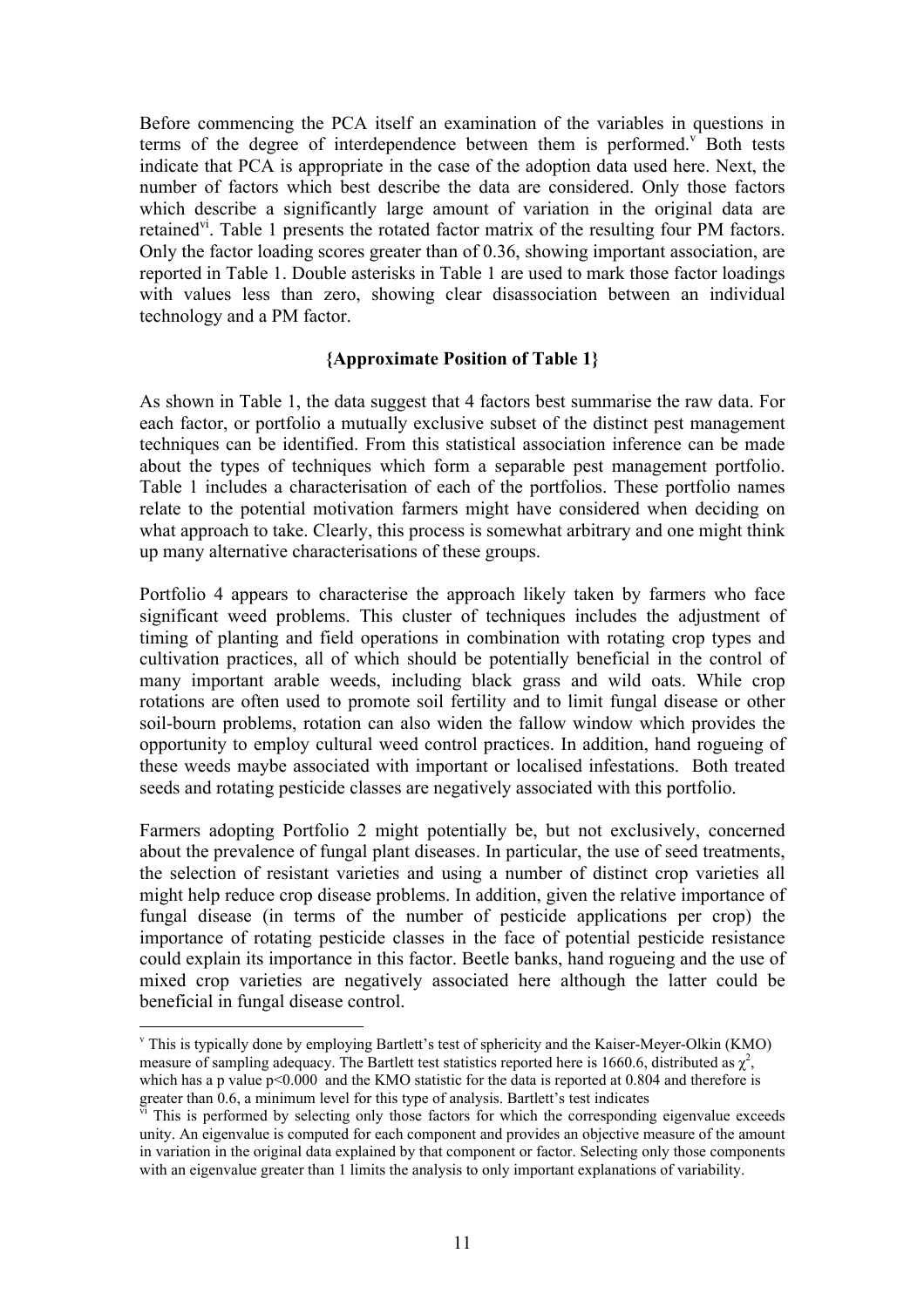The motivation for adopting each of the two remaining approaches appears likely based upon the management of insect pests. Portfolio 1 appears to include the forms of techniques which can be conducted within (but not exclusively) a single crop, while those constituting Portfolio 3 appear to be activities conducted external to the crop. More fundamentally, the techniques included in Portfolio 3 are those designed to enhance the population of control agents, whereas those in Portfolio 1 appear to be those designed to make best use of existing (and enhanced) background populations of beneficial species. As for the technologies which appear to be negatively associated with these portfolios, using cultivation practices to suppress weeds is not associated with Portfolio 3 while spot spraying and hand rogueing are not associated with Portfolio 1. Overall, there appears to be a fundamental split in bio-control approaches between conservation bio-control, as described by Portfolio 1, and bio-control manipulation, exemplified in Portfolio 3.

#### **5.2. Explaining Portfolio Choice**

The next step is to attempt to explain portfolio choice using data on farm characteristics recorded in the survey. Linear regression is used to detect association between the set of farm characteristics and the factor scores derived from the PCA performed on currently adopted pest management practice data only. Four separate regressions have been performed, one for each set of factor scores from the PCA, as dependent variables. Table 2 summarises the results of the 4 regression equations performed. Each model includes the same set of farm characteristics.

#### **{Approximate Position of Table 2}**

This analysis sheds very little light on Portfolio 1, the 'Intra Crop Bio-controlers'. However, there do appear to be some significant relationships in the other three cases. Portfolio 2, (Chemical "Users" / Conservers) does appear to be associated with increasing cropped areas (larger arable operations), a higher frequency of insecticide application, and membership of the ESA and the VI. Organic status, perhaps not surprisingly, is negatively related to this portfolio approach.

For Portfolio 3 (Extra Crop Conservation Bio-controllers) there appears to be a statistically significant negative relationship with the number of insecticide applications per crop and positive relationships with the proportion of land with tenant rights and membership of the VI. Certainly, the absence of tenant rights would likely form a barrier to the adoption of habitat manipulations which require some significant investment, beetle banks for example.

Finally, Table 2 reports that there are four statistically significant relationships between farm characteristics and Portfolio 4, (Weed Focused Farmers). Here, livestock farms with high levels of tenant rights and those engaged in the HLS are less likely, while organic farms are more likely, to adopt Portfolio 4.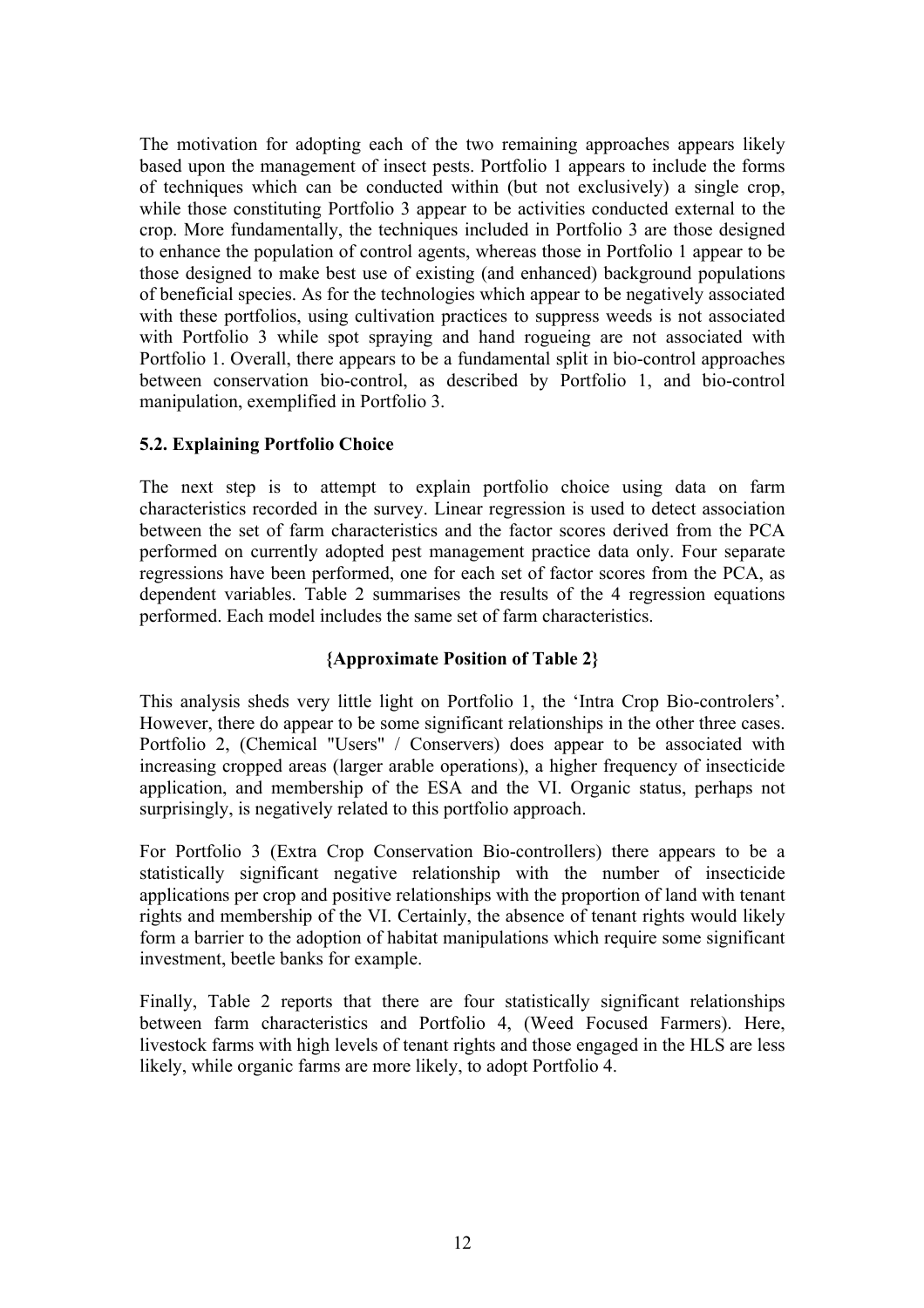#### **5.3. Portfolio influence on Insecticide Spray Regimes**

The factor scores used in Section 5.2 can also be employed in regression models as independent variables. In this section, the four factor score variables are used, alongside a range of farm characteristics, to explain differential rates of insecticide application intensity (number of insecticide applications per crop) across farms. Only those farms classified as either conventional or part conventional are included in this analysis. All organic-only farms have been excluded. The results of this analysis are presented in Table 3.

#### **{Approximate Position of Table 3}**

The results a in Table 3 suggest that farmers who adhere closer to Portfolio 1 (Intra Crop Bio-controllers) do apply chemical insecticides less intensively than their peers. The two statistically significant coefficients for Portfolios 1 and 2 do conform to prior expectation in terms of sign. Trap crops, pheromones mixed varieties and introductions, at least when used together, do appear to reduce reliance and intensity of use of chemical insecticides on commercial arable farms.

The results also suggest that arable farmers who derive their spray advice from independent crop consultants, are members of the ELS and who have adopted Portfolio 2 (Chemical Users / Conservers) tend to spray for insect pests more frequently than there peers.

No statistically significant affect on insecticide use could be detected for Portfolio 3 (Extra Crop Bio-controllers) even though many of the technologies included in this portfolio are expected to effect pest populations either directly or indirectly. Therefore, this analysis finds no statistical support for the proposition that field margins, beetle banks and floral strips reduce farmers' reliance on chemical insect control. The technologies included in Portfolio 4 are unlikely to affect insect pest populations and so it was anticipated that this portfolio would have no affect in insecticide use.

It is interesting to note that the membership of the ELS, with its focus on environmental land-use change and CPMPs, is counter-intuitively correlated with a greater intensity of insecticide application. Although statistical power was lacking, the positive sign on the coefficient for the VI is also striking and suggests that further work to uncover the impact of the VI on pesticide use is warranted.

#### **6. DISCUSSION AND CONCLUSIONS**

Much research effort has been directed toward the development and evaluation of individual components of IPM over recent decades. The scientific literature on IPM and bio-control often offers an optimistic picture of the commercial potential of these techniques to reduce, if not supplant, pesticide use in agriculture. However, what little research has been done to date on the adoption of IPM in the commercial setting presents a more cautious view. With world-wide penetration of bio-control use in all agriculture estimated at less than 1% in sales terms, and even when recognising that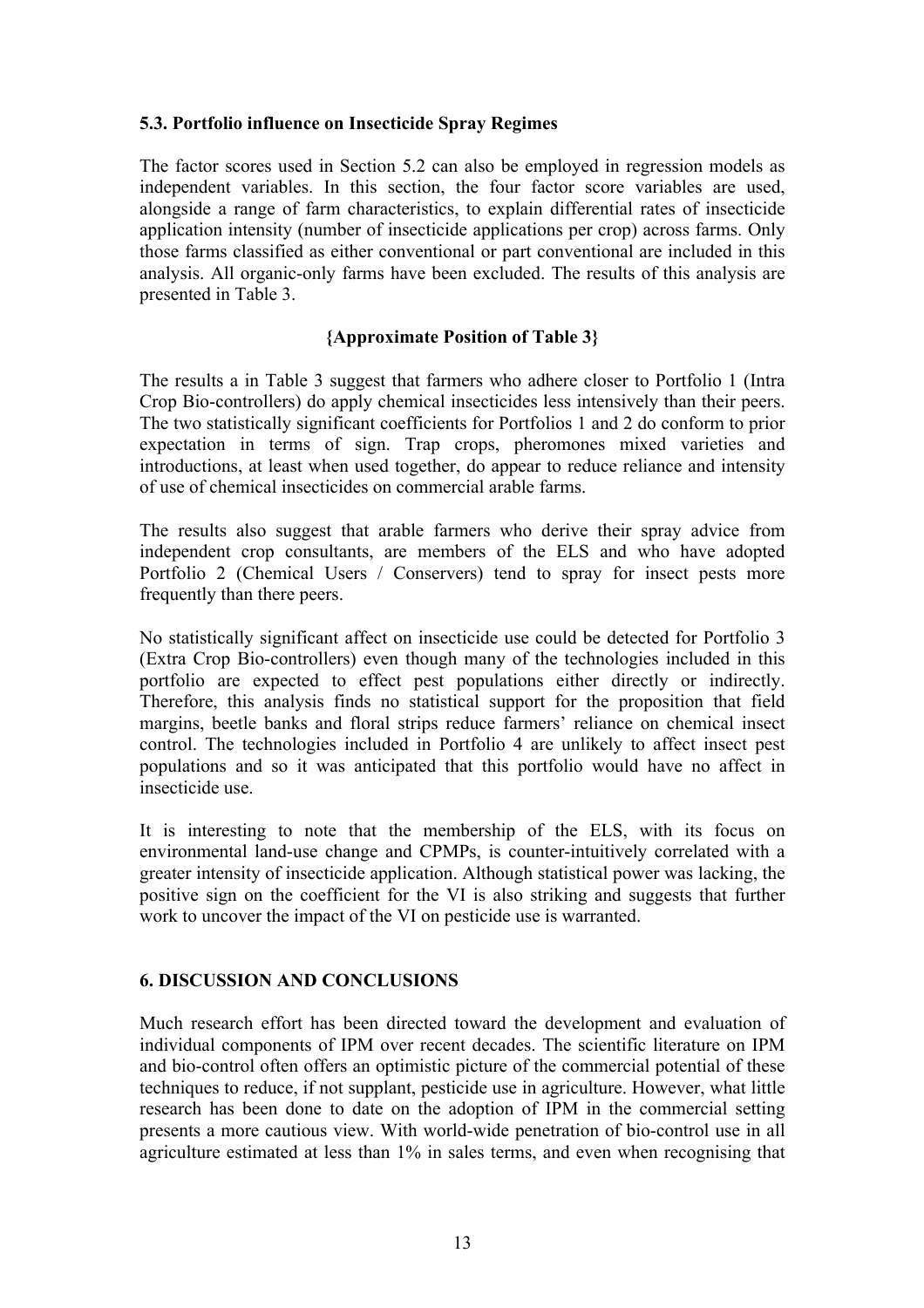much of IPM activity cannot be represented in formal sales, a far less successful, or integrated, picture emerges.

The results presented here indicate that UK arable farmers are already using a range of techniques to control pest, disease and weed problems on their farms and indeed, very few of the respondents to this survey appear to rely solely on chemical pesticides. As such, some degree of IPM approach appears to characterise control strategies on these farms. The choice of IPM portfolio differs across the sample and appears to be conditioned by farm type, land tenure and AES engagement. However, other, unobserved characteristics such as background ecology and landscape heterogeneity and complexity, and the pest problems prevalent on specific farms also likely play an important role.

Although there are sound theoretical arguments why rational farmers might not adopt a potentially superior IPM strategy public policy, in the form of AEP as implemented in England, does appear to have promoted the adoption of innovative alternative PM strategies. However, results from the regression analysis reported in Table 3 suggest that membership of the ELS tends to promote an increased number of insecticide applications per crop, a result which may be of some concern to DEFRA. Perhaps some of the options within the ELS tend to promote the abundance of some key pest species or form an attraction for bio-control agents ensuring they remain outside the cropped area and thus neutralise their conservation bio-control (CBC) impact? More large scale systems based scientific effort is needed to understand these complex push and pull forces in detail and to develop optimal landscape ecology with pest control in mind. Subsequently, it is likely that AEP will require some fine-tuning of incentive structures in order to promote those practices which can be shown to enhance PM function while recognising the importance of portfolio composition in IPM systems as demonstrated here.

The results presented in Table 3 importantly show that the adoption of practices which modify the cropped environment, those included in to Portfolio 1, appear to produce a statistically significant reduction in the need to apply chemical insecticides. The lack of statistical support for a similar affect from practices conducted predominantly outside the cropped area, as included in Portfolio 3, will be of some concern to CBC researchers and practitioners.

Recently the potential scaling impacts of IPM and biodiversity have been considered by the scientific (Griffiths  $et$   $aI<sup>13</sup>$ ) and policy making (Franks and McGloin<sup>22</sup>) communities. The potential for farmers to create, at least local, network external benefits in the provision of bio-control and other conservation goals are now being considered. To this end, coordinated or cooperative bids submitted by groups of neighbouring farmers for collective AEP funding could provide the key to gaining otherwise elusive scale benefits in agro-ecosystem services.

Finally, the results presented in this paper will prove useful to the scientific community in designing large integrated PM research programmes. An important implication of these findings is that there is a pressing need to consider the way in which combinations of pest control techniques interact. Thus, intensive research, evaluation and development work is needed to discover which PM practices complement each other, and boost overall pest control function, and which PM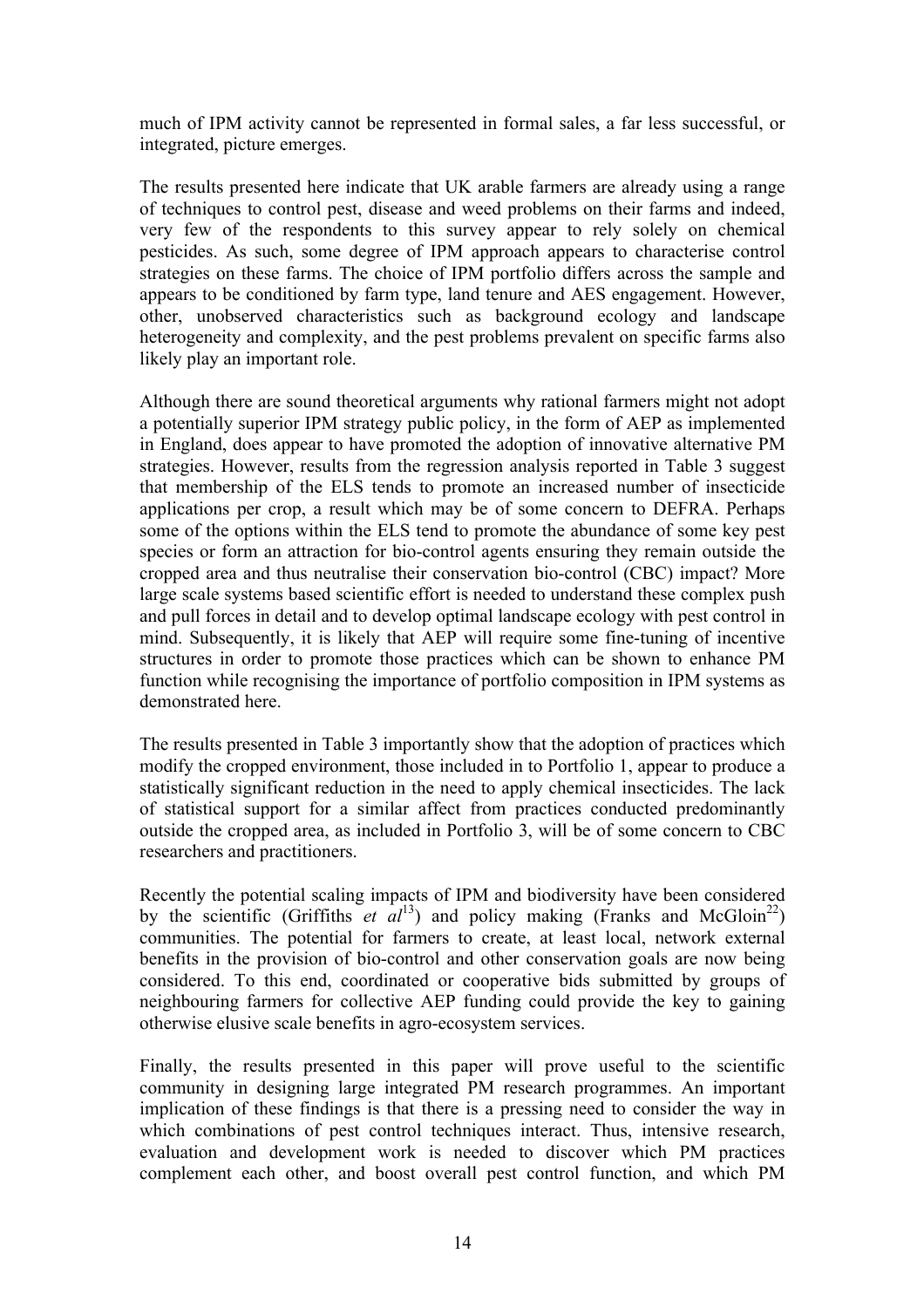techniques are functional substitutes, and can help to control the variance of pest management efficacy. This information is vital to enhance the design of IPM portfolios and to encourage the wider adoption of IPM. Perhaps the portfolios of pest control techniques identified here could provide an initial indication of potential combinations of techniques for such work. Extension agents and farm advisors will also find these results useful for the identification of potential early adopters of novel pest management techniques and to help tailor targeted advice to farmers considering the adoption of coherent IPM portfolio practices and AEP scheme applications.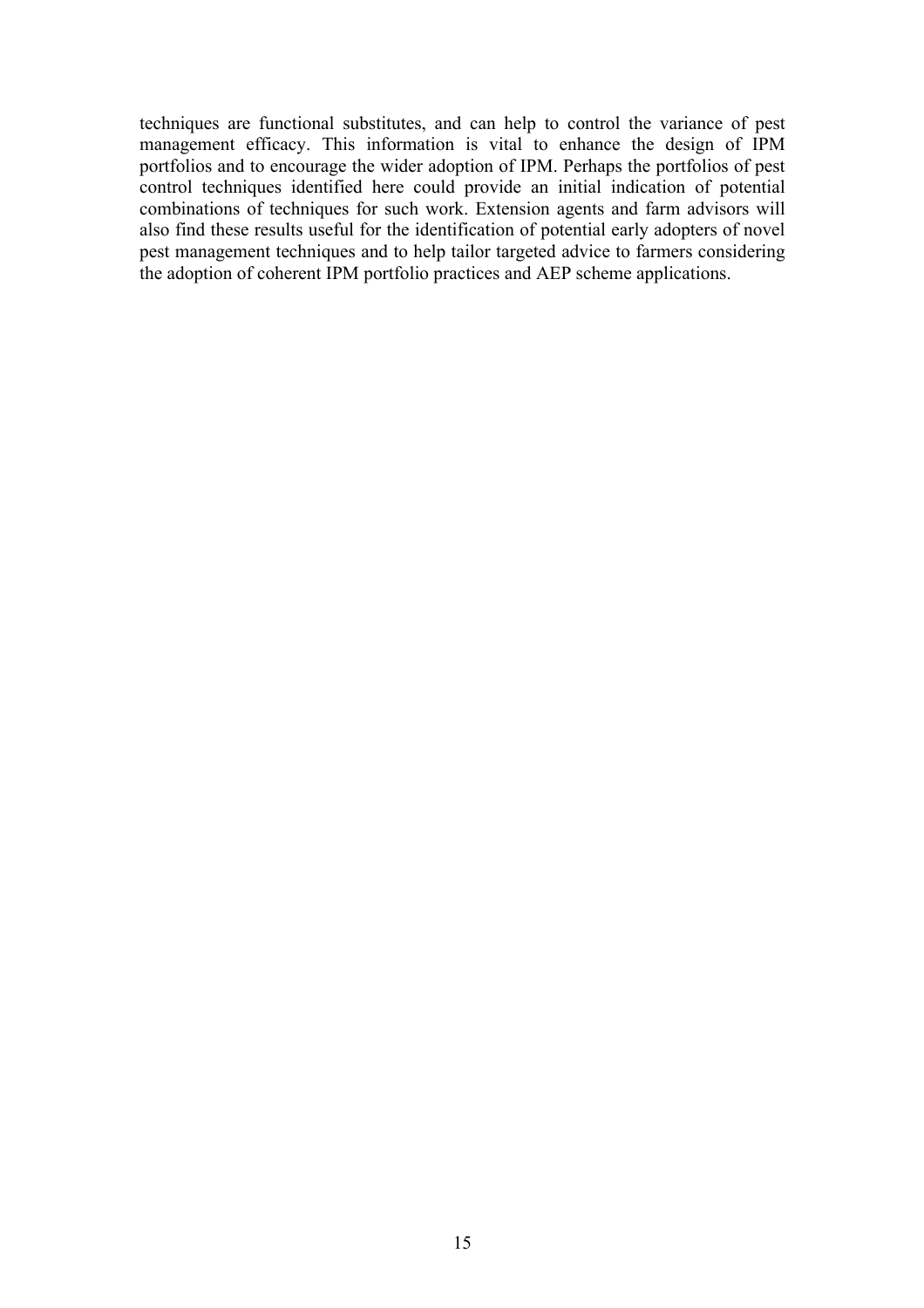#### **REFERENCES**

<sup>1</sup> Kogan, M. Integrated Pest Management: Historical perspectives and contemporary developments. *Annual Review of Entomology* 43:243-270 (1998).

<sup>2</sup> Trumper, E.V. and Holt, J. Modelling Pest Population Resurgence Due to Recolonization of Fields Following an Insecticide Application. *The Journal of Applied Ecolog*y 35, 2: 273-285 (1998).

<sup>3</sup> Lewis, W.J., Van Lenteren, J.C., Phatak, S.C. and Tumlinson, J.H. A total system approach to sustainable pest management. *Proceedings of the National Academy of Sciences of the United States of America* 94, 23:12243-12248. (1997).

<sup>4</sup> Thomas, M.B. Ecological Approaches and the Development of "Truly Integrated" Pest Management. *Proceedings of the National Academy of Sciences of the United States of America* 96, 11:5944-5951 (1999).

5 Devonshire, A.L., Field, L.M., Foster, S.P., Moores, G.D., Williamson, M.S. and Blackman, R.L. The Evolution of Insecticide Resistance in the Peach-Potato Aphid, Myzus Persicae. *Philosophical Transactions: Biological Sciences* 353, 1376:1677- 1684 (*Insecticide Resistance: From Mechanisms to Management*) (1998).

<sup>6</sup> McCaffery, A.R. Resistance to Insecticides in Heliothine Lepidoptera: A Global View. *Philosophical Transactions: Biological Sciences* 353, 1376:1735-1750 (*Insecticide Resistance: From Mechanisms to Management*) (1998).

7 Batra, S.W.T. Biological Control in Agroecosystems. *Science* 215, 8:134-139. (1982).

8 Hoy, M.A. Myths, Models and Mitigation of Resistance to Pesticides. *Philosophical Transactions: Biological Sciences* 353, 1376:1787-1795, (*Insecticide Resistance: From Mechanisms to Management*). (1998).

<sup>9</sup> Chandler, D., Davidson, G., Grant, W.P., Greaves, J. and Tatchell, G.M. Microbial biopesticides for integrated crop management: an assessment of environmental and regulatory sustainability. *Trends in Food Science & Technology* 19, 5:275-283(2008).

<sup>10</sup> Waage, J.K.; Mills, N.J., Biological control. In: Natural Enemies. Ed. M.J. Crawley. pp. 412-430. Blackwell Scientific Publications, London. (1992)

 $11$  Stiling, P. and Cornelissen, T. "What makes a successful biocontrol agent? A metaanalysis of biological control agent performance. *Biological Control*, 34, 3: 236-246 (2005)

<sup>12</sup> Holland, J. and Oakley, J. Importance of Arthropod Pests and Their Natural Enemies in Relation to Recent Farming Practice Changes in the UK. *Research Review* 64, HGCA, London. (2007).

<sup>13</sup> Fonseca, C.R., and Ganade, G. Species Functional Redundancy, Random Extinctions and the Stability of Ecosystems. *The Journal of Ecology* 89, 1:118-125 (2001).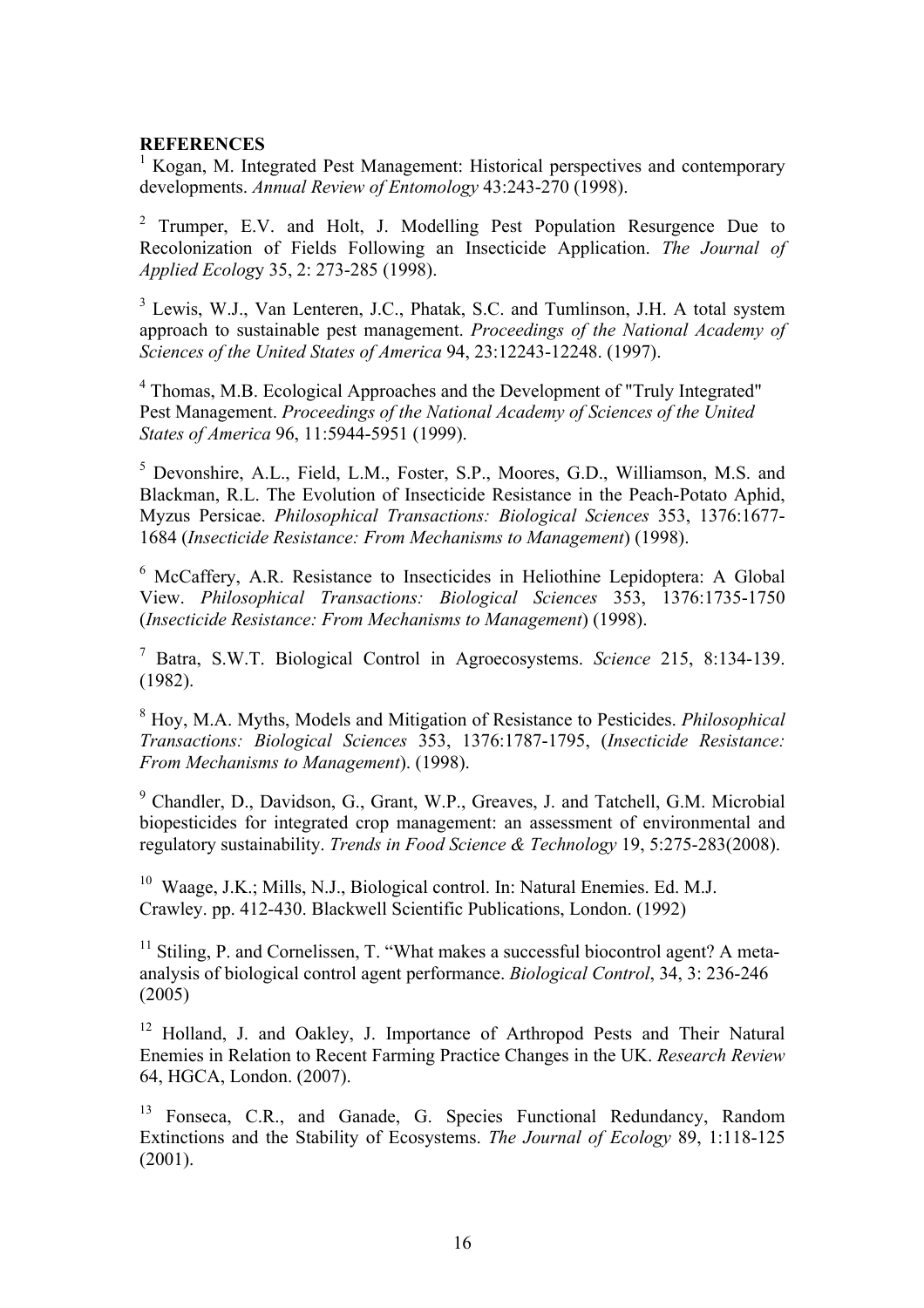<sup>14</sup> Griffiths, G.J.K, Holland, J.M, Bailey, A. and Thomas, M.B. Efficacy and Economics of Shelter Habitats for Conservation Biological Control, *Biological Control* 45 200-209(2008).

<sup>15</sup> Lohr, L. and Park, T.A. Choice of Insect Management Portfolios by Organic Farmers: Lessons and Comparative Analysis, *Ecological Economics* 43:87-99. (2002).

<sup>16</sup> Cowen, R. and Gunby, P. Sprayed to death: Path dependence, lock-in and pestcontrol strategies. *The Economic Journal* 106:521-542. (1996)

<sup>17</sup> The Voluntary Initiative, Voluntary Initiative http;//www.voluntaryinitiative.org.uk/

<sup>18</sup> Boatman, N., Jones, N., Garthwaite, D., Bishop, J., Pietravalle, S., Harrington, P. and Parry, H. Evaluation of the Operation of the Environmental Stewardship, DEFRA Project Number MA01028, Final Report, Central Science Laboratory, York, UK.  $(2007)$ .

<sup>19</sup> ADAS, The Awareness, Use and Promotion of Integrated Crop and Pest Management Amongst Farmers and Growers, A Survey on behalf of DEFRA and the CPA. (2002).

<sup>20</sup> DEFRA Agriculture in the United Kingdom 2006, DEFRA, London, UK (2007).

<sup>21</sup> Garthwaite, D.G., Thomas, MR, Anderson, H. and Stoddart, H. Arable Crops in Great Britain 2004, Pesticide Usage Survey Report 2002, Pesticide Usage Survey Team, Central Science Laboratory, York, UK. (2004).

<sup>22</sup> Franks, J.R. and McGloin, A. Joint Submissions, Output Related Payments and Environmental Cooperatives: Can the Dutch Experience Innovate UK Agri-Environmental Policy? *Journal of Environmental Planning and Management*, 50(2): 233-256. (2007).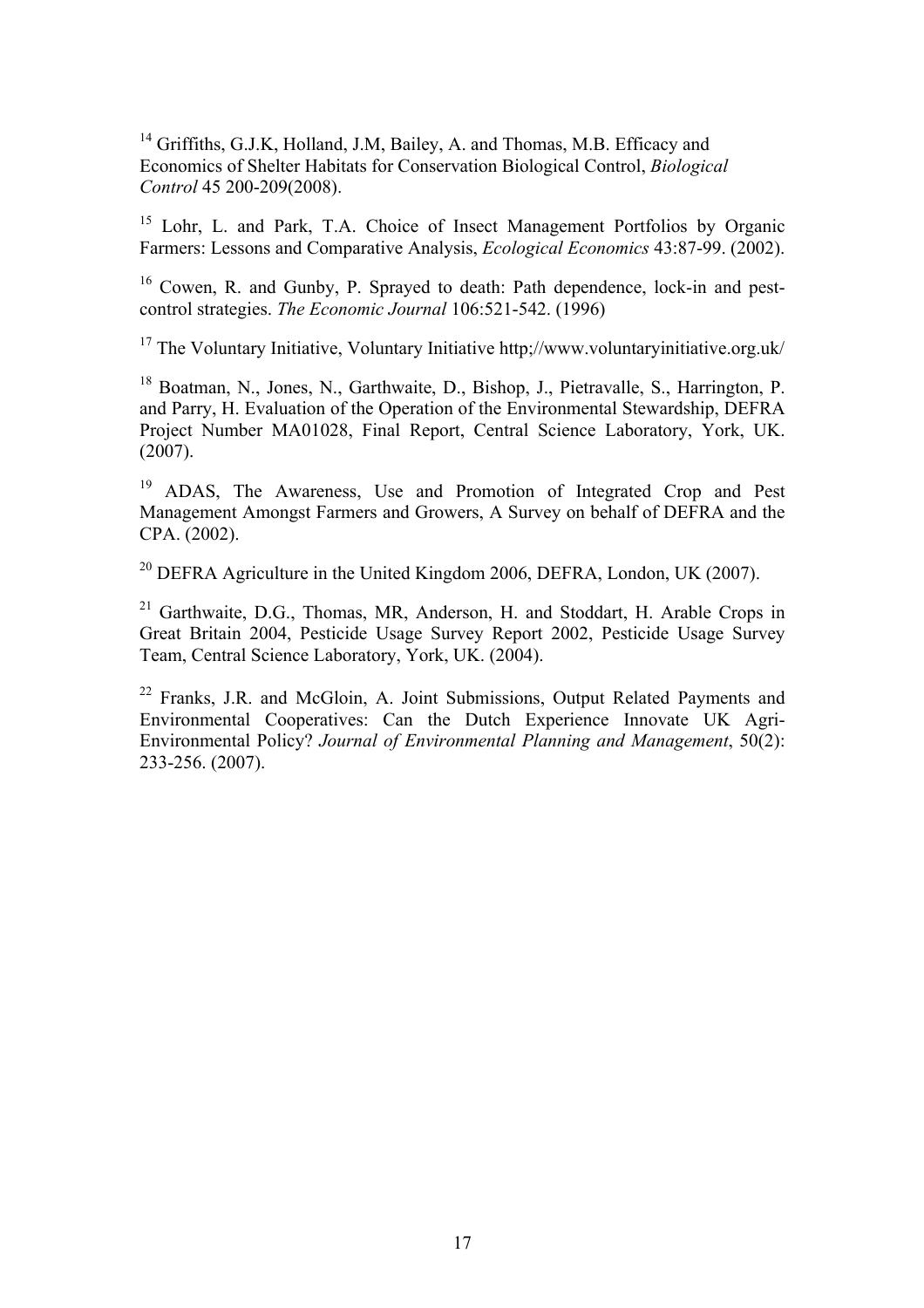| Table 1: Rescaled, Rotated Component or Factor Matrix |  |  |
|-------------------------------------------------------|--|--|
|                                                       |  |  |

|                                 | Factor                          |                                                |                                                        |                           |  |  |
|---------------------------------|---------------------------------|------------------------------------------------|--------------------------------------------------------|---------------------------|--|--|
|                                 | 1                               | $\mathbf{2}$                                   | 3                                                      | $\overline{\bf{4}}$       |  |  |
|                                 | 'Intra Crop<br>Bio-controllers' | <b>'Chemical</b><br>"Users" $/$<br>Conservers' | 'Extra Crop<br><b>Conservation</b><br>Bio-controllers' | 'Weed Focused<br>Farmers' |  |  |
| <b>Trap Crops</b>               | 0.787                           |                                                |                                                        |                           |  |  |
| <b>Mixed Varieties</b>          | 0.707                           | $***$                                          |                                                        |                           |  |  |
| <b>Introductions</b>            | 0.685                           |                                                |                                                        |                           |  |  |
| <b>Pheromones</b>               | 0.634                           |                                                |                                                        |                           |  |  |
| <b>Different Varieties</b>      |                                 | 0.425                                          |                                                        |                           |  |  |
| <b>Resistant Varieties</b>      |                                 | 0.470                                          |                                                        |                           |  |  |
| <b>Spot Spraying</b>            | $***$                           | 0.644                                          |                                                        |                           |  |  |
| <b>Treated Seeds</b>            |                                 | 0.656                                          |                                                        | $***$                     |  |  |
| <b>Rotate Pesticide Classes</b> |                                 | 0.732                                          |                                                        | $***$                     |  |  |
| <b>Field Margins</b>            |                                 |                                                | 0.497                                                  |                           |  |  |
| <b>Floral Strips</b>            |                                 |                                                | 0.788                                                  |                           |  |  |
| <b>Beetle Bank</b>              |                                 | $***$                                          | 0.814                                                  |                           |  |  |
| <b>Cultivate Weeds</b>          |                                 |                                                | $*$                                                    | 0.747                     |  |  |
| <b>Crop Rotation</b>            |                                 |                                                |                                                        | 0.387                     |  |  |
| <b>Timing of Operations</b>     |                                 |                                                |                                                        | 0.536                     |  |  |
| <b>Hand Rogueing</b>            | $***$                           | $***$                                          |                                                        | 0.582                     |  |  |

Extraction Method: Principal Component Analysis.

Rotation Method: Varimax with Kaiser Normalization.

Rotation converged in 6 iterations.

\*\* denotes negative association between technology and portfolio.

The 4 factors explain 51.1% of the variance in the original data. Since 21% of the pair-wise correlation coefficients, available from the authors on request, for the pest management techniques are statistically significant fewer that 9% of these (3% in all) are greater than 0.65. So there is a reasonable degree of association within portfolio.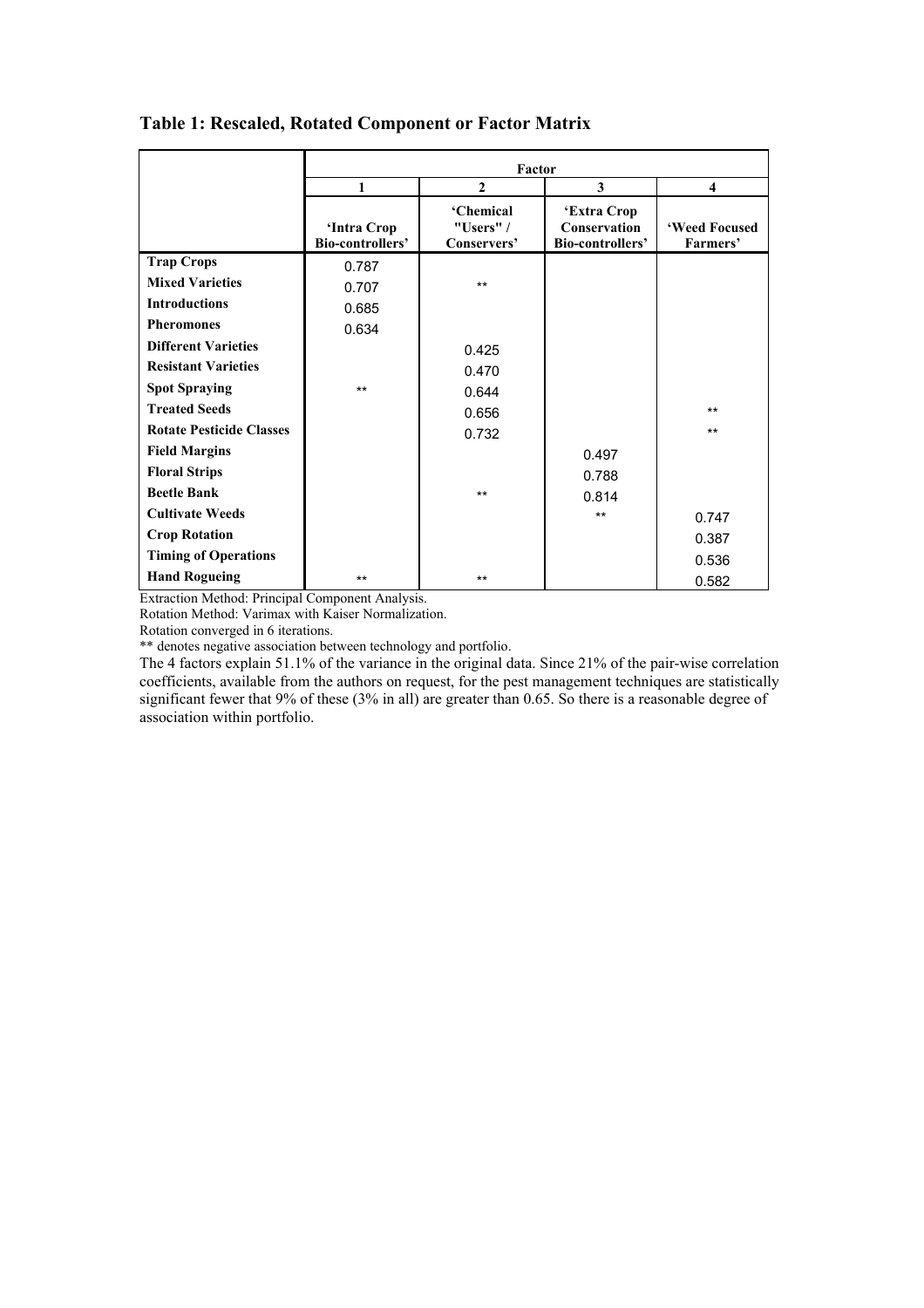| NUI LI<br><b>Dependent Var</b> | <b>Factor Score 1</b> |             |             | <b>Factor Score 2</b>                 |             | <b>Factor Score 3</b>                                      | <b>Factor Score 4</b>               |          |
|--------------------------------|-----------------------|-------------|-------------|---------------------------------------|-------------|------------------------------------------------------------|-------------------------------------|----------|
|                                | Bio-<br>controllers'  | 'Intra Crop |             | 'Chemical<br>"Users" /<br>Conservers' |             | 'Extra Crop<br><b>Conservation</b><br>Bio-<br>controllers' | 'Weed<br><b>Focused</b><br>Farmers' |          |
| <b>Independent Var</b>         | <b>Beta</b>           | t           | <b>Beta</b> | t                                     | <b>Beta</b> | t                                                          | <b>Beta</b>                         | t        |
| Constant                       | $-0.218$              | $-0.576$    | $-0.761$    | $-2.276$                              | $-0.397$    | $-1.083$                                                   | 0.261                               | 0.741    |
| <b>Cropping Area</b>           | 0.571                 | 1.000       | 0.860       | 1.702                                 | 0.829       | 1.496                                                      | $-0.246$                            | $-0.462$ |
| <b>Insecticides/Crop</b>       | 0.117                 | 1.221       | 0.331       | 3.901                                 | $-0.223$    | $-2.389$                                                   | $-0.055$                            | $-0.612$ |
| %Tenure                        | 0.296                 | 1.171       | 0.185       | 0.830                                 | 0.442       | 1.804                                                      | $-0.592$                            | $-2.516$ |
| Arable                         | 0.036                 | 0.249       | $-0.028$    | $-0.219$                              | 0.090       | 0.637                                                      | $-0.091$                            | $-0.674$ |
| Livestock                      | 0.245                 | 0.633       | 0.255       | 0.747                                 | $-0.040$    | $-0.107$                                                   | $-1.018$                            | $-2.831$ |
| Organic                        | $-0.270$              | $-0.929$    | $-0.993$    | $-3.865$                              | 0.075       | 0.266                                                      | 1.136                               | 4.197    |
| <b>Commercial Advice</b>       | 0.036                 | 0.152       | $-0.160$    | $-0.757$                              | 0.179       | 0.772                                                      | 0.007                               | 0.032    |
| <b>SFP</b>                     | $-0.196$              | $-0.698$    | 0.079       | 0.318                                 | $-0.088$    | $-0.324$                                                   | 0.200                               | 0.762    |
| <b>CSS</b>                     | $-0.031$              | $-0.203$    | $-0.077$    | $-0.576$                              | 0.136       | 0.933                                                      | $-0.160$                            | $-1.139$ |
| <b>ELS</b>                     | $-0.149$              | $-1.031$    | $-0.034$    | $-0.269$                              | 0.110       | 0.785                                                      | 0.182                               | 1.349    |
| <b>HLS</b>                     | 0.267                 | 0.905       | $-0.283$    | $-1.087$                              | 0.094       | 0.329                                                      | $-0.860$                            | $-3.134$ |
| <b>ESA</b>                     | 0.066                 | 0.310       | 0.495       | 2.613                                 | 0.125       | 0.603                                                      | 0.313                               | 1.571    |
| VI                             | 0.120                 | 0.827       | 0.483       | 3.769                                 | 0.298       | 2.117                                                      | 0.113                               | 0.834    |
| <b>R</b> Square                |                       | 0.045       |             | 0.29                                  |             | 0.078                                                      |                                     | 0.188    |

**Table 2: Regression Results; Explaining 'Technology Currently Adopted' Factor Scores** 

**Highlighted Parameter significantly different from zero at >90%**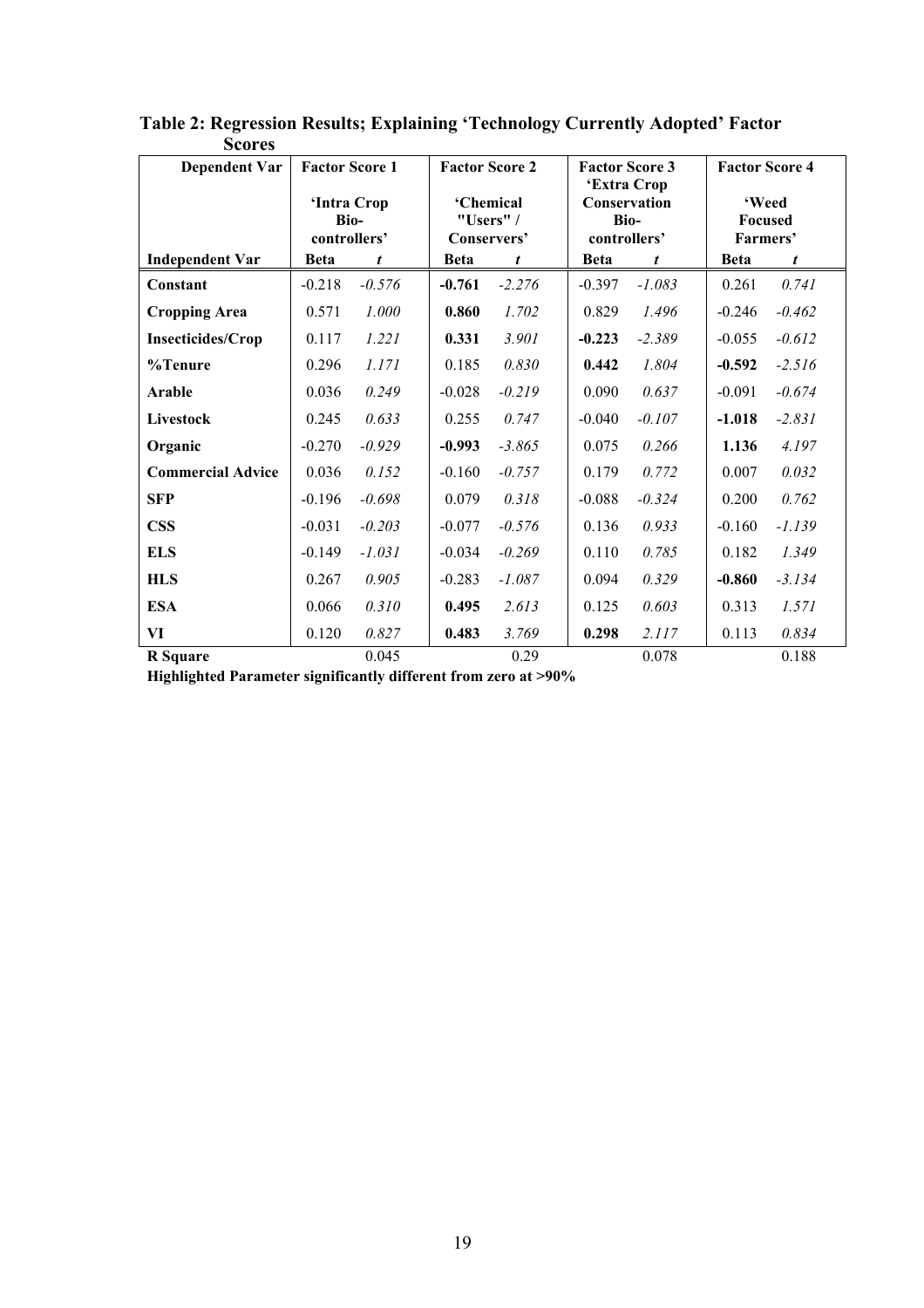| Dependent Var                                  |             | <b>Spray Application/Crop</b> |  |  |
|------------------------------------------------|-------------|-------------------------------|--|--|
| <b>Independent Var</b>                         | <b>Beta</b> |                               |  |  |
| (Constant)                                     | $-1.33$     | $-2.07$                       |  |  |
| FS1: 'Intra Crop Bio-controllers'              | $-0.07$     | $-2.09$                       |  |  |
| FS2: 'Chemical "Users" / Conservers'           | 0.07        | 2.25                          |  |  |
| FS3: 'Extra Crop Conservation Bio-controllers' | 0.04        | 1.26                          |  |  |
| FS4: 'Weed Focused Farmers'                    | 0.02        | 0.75                          |  |  |
| <b>CSS</b><br>Membership of:                   | $-0.06$     | $-0.97$                       |  |  |
| <b>ELS</b>                                     | 0.33        | 5.05                          |  |  |
| HL S                                           | $-0.08$     | $-0.61$                       |  |  |
| VI                                             | 0.11        | 1.62                          |  |  |
| Proportion of farm 'Conventional'              | 0.97        | 1.52                          |  |  |
| <b>Independent Advice</b>                      | 0.11        | 1.70                          |  |  |
| Arable                                         | 0.22        | 3.55                          |  |  |
| Durbin Watson                                  |             | 1.834                         |  |  |
| R Square                                       |             | 0.162                         |  |  |

**Table 3: Determinants of Insecticidal Application**

Highlighted Parameter significantly different from zero at >90% n=412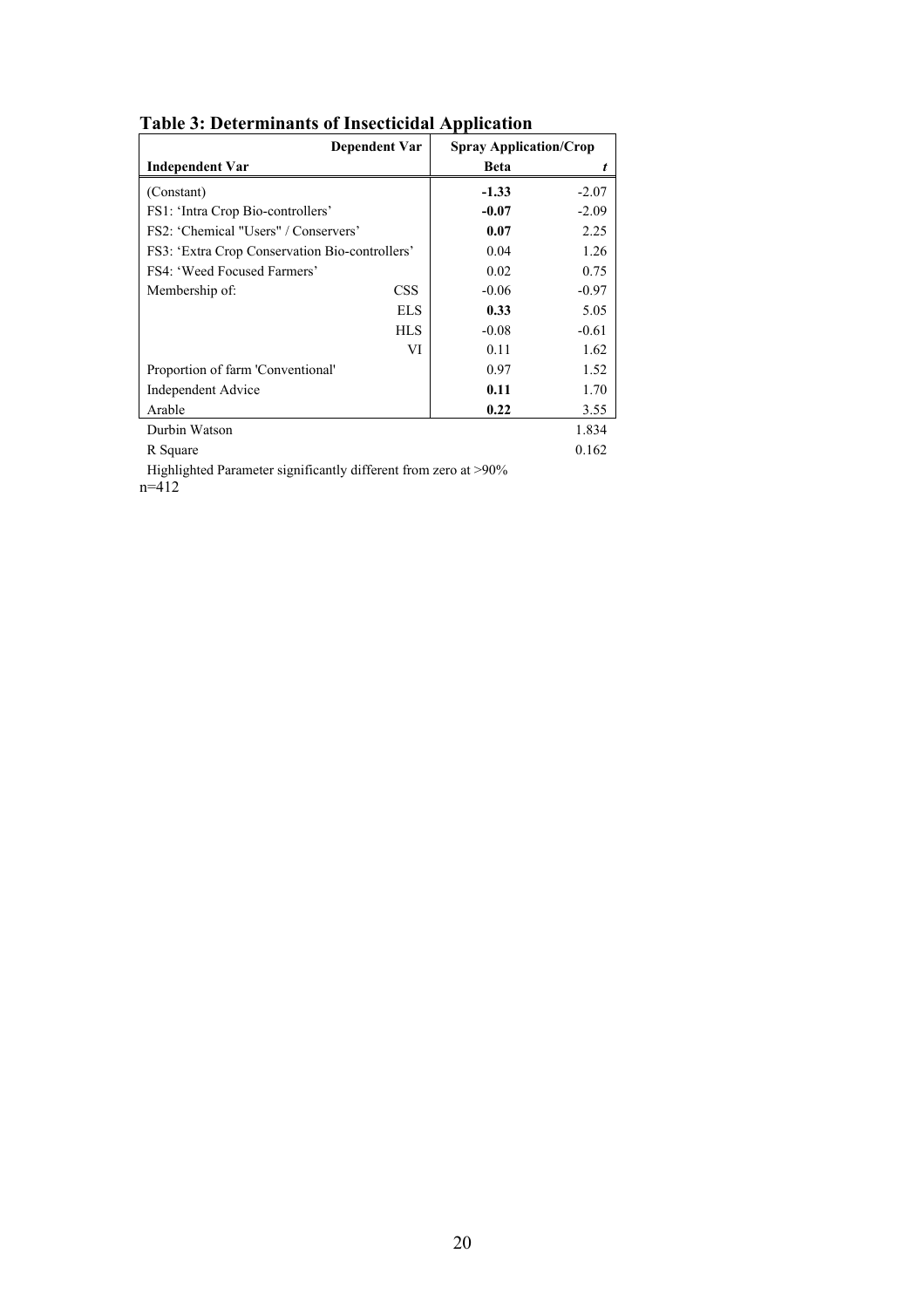

# **Figure 1: Insecticide Advice**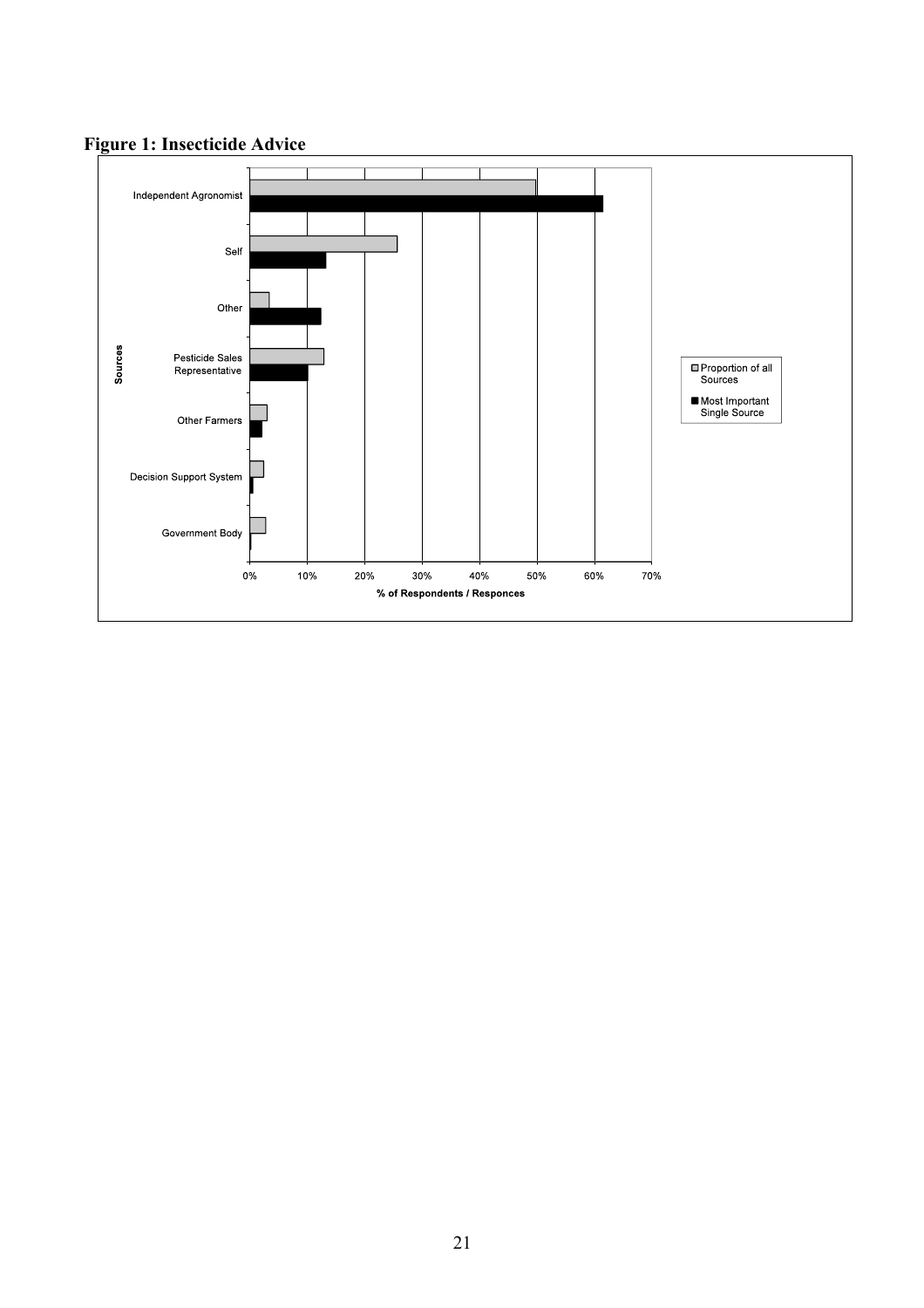

# **Figure 2: Attitudes to a New Pest Management Strategy/Technology**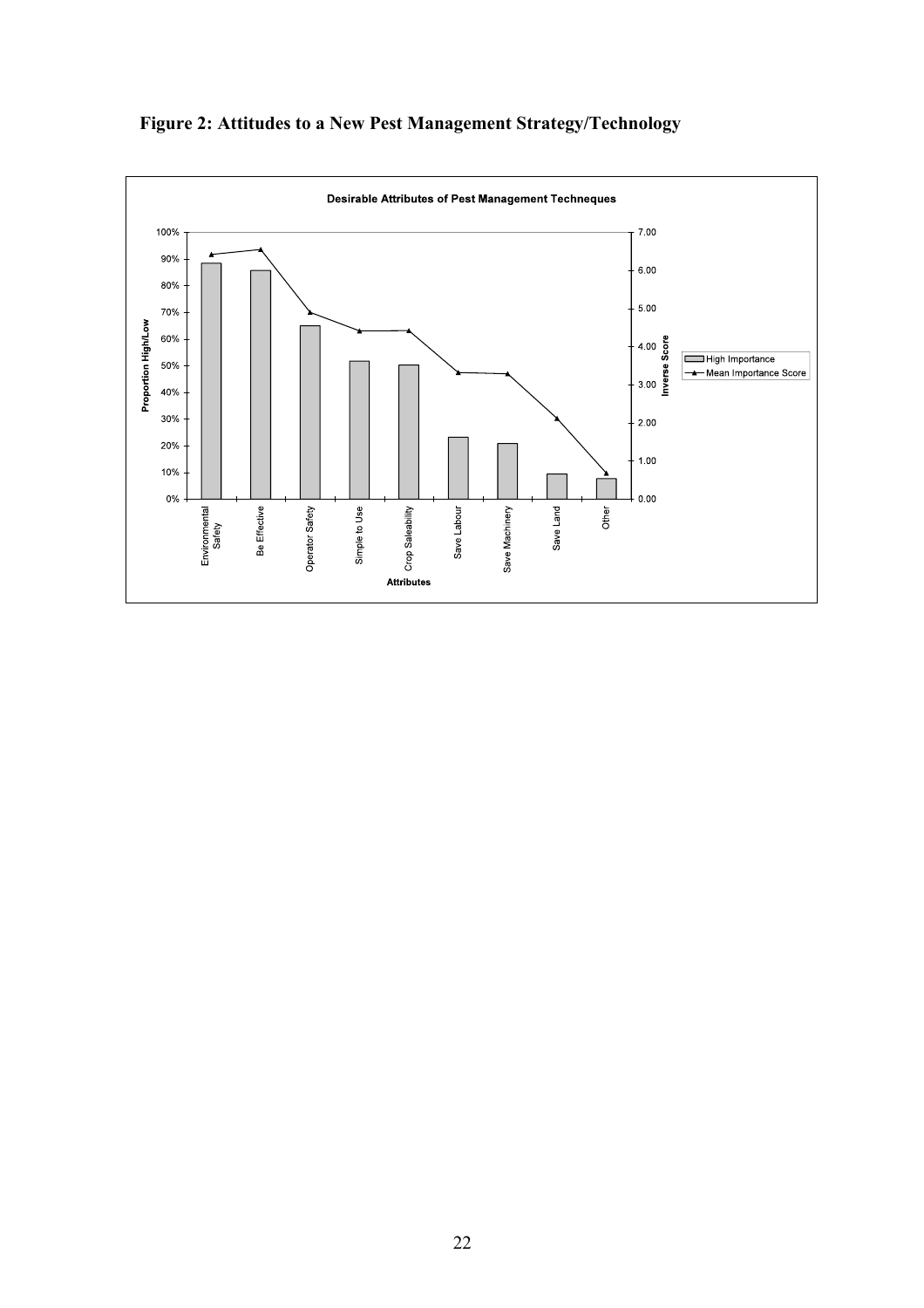

# **Figure 3: Agricultural Policy Participation**